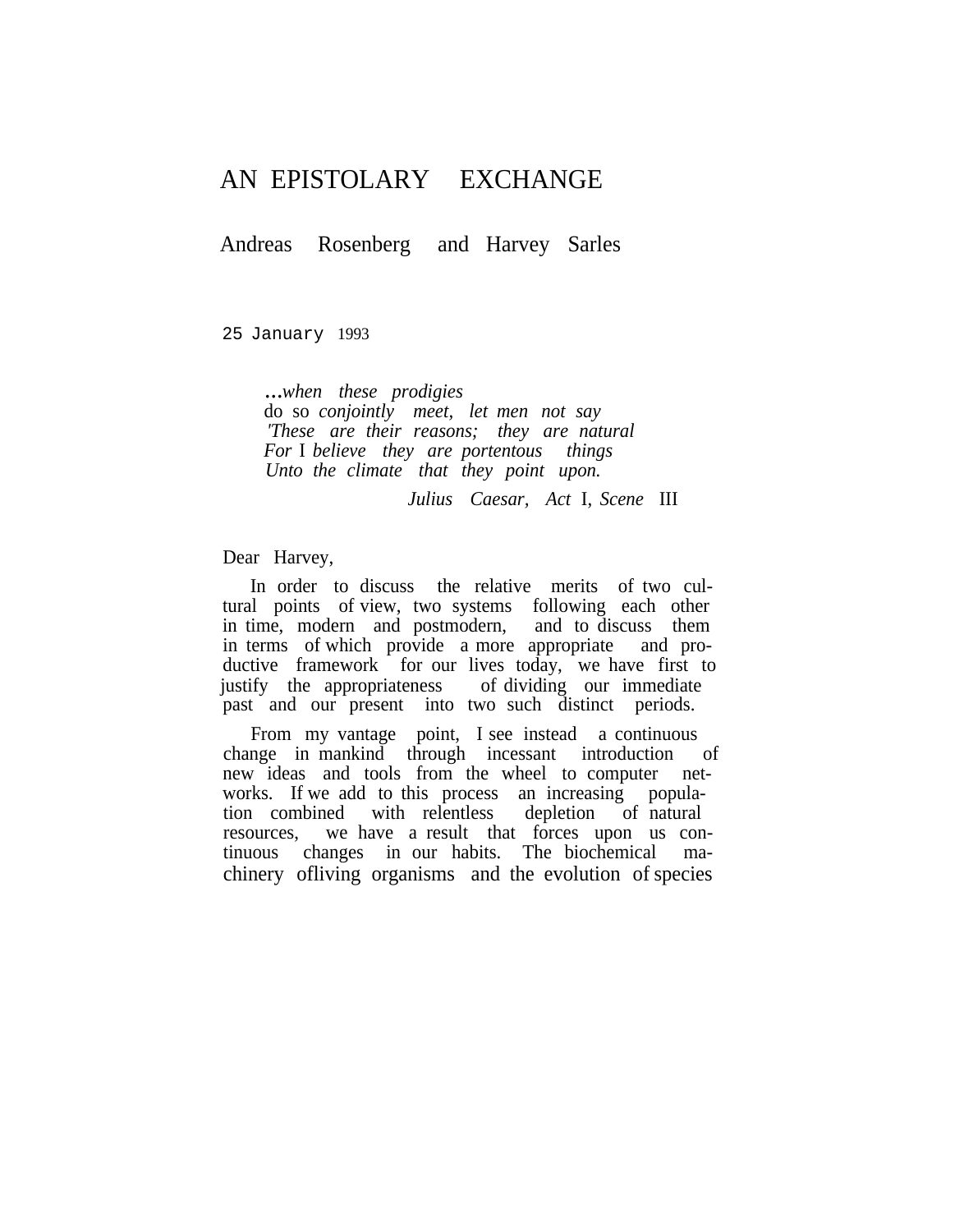represent a response to such an environmental challenge. In fact, if we believe Toynbee, the development of civilizations is a continuously ongoing process fueled by challenge from a changing physical environment.

Of course we like to look at the endless train of history roaring forward from the past as a neatly labelled row of railroad cars representing clearly separated epochs in time, differently colored and marked according to origin and destination. It is easier for the human mind to work with organized information. Consequently, the hierarchical structure of the past that we encounter in our books and our historical narratives is the result of the specific form of the information processing system our brain uses to store and process information. History is basically a filing problem.

Now, a large segment of Western intellectuals claim today, and have done so for some years, that we have to change cars leaving the one called modern behind and enter the next carrying a sign "postmodern." What a name! "Post-contemporary," that must be the same as "future." Thus today is already tomorrow.

Is this introduction of a new epoch all just a question of arbitrary labelling procedures, an artistic game or historians' preference? Or do we happen to live at the point of some historic watershed similar to the time of the collapse of the Roman Empire, the last Universal state in the West?

Some of the postmodern augurs, the practicing philosophers, notably the French such as Derrida, Foucault and Lyotard, seem to imply that the previous epoch called "modern," that we all have lived in until maybe the 1960s, has run out of steam, and as a consequence the basic concepts of reality that have guided us at least since the French Revolution have to be abandoned. Note that the reason for claiming the arrival of a new epoch is not that the concepts embodied in the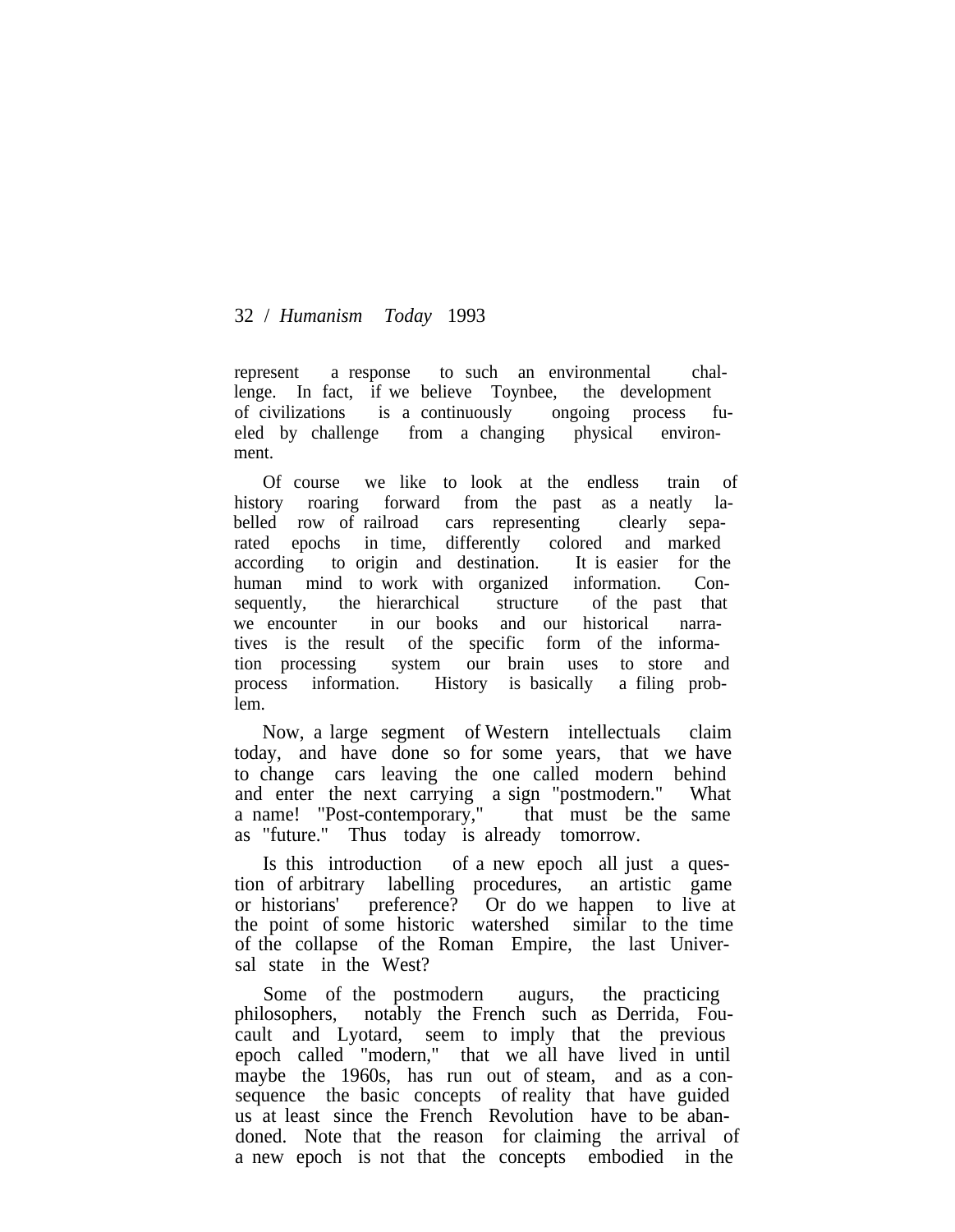enlightened rationality characterizing the preceding<br>modern age are intrinsically in error but that the apmodern age are intrinsically plication of these concepts has resulted in models for society which postmodernists believe have been un-<br>successful and uniust. and unjust.

Instead of attacking these models directly, the postmodern philosophers joined by the town criersthe opinion makers-proclaim instead that the basic concepts of enlightenment which have guided the development of the present-day secular society were at fault and are out of date, like short skirts.

It is amazing to me that this criticism assumes the basic principles of rational enlightenment invariably lead to social consequences such as repression of women, racism and the emergence of totalitarian societies. To believe that a set of principles, when applied, invariably leads to one outcome only is to believe that history is predetermined, which of course is the opposite to what the postmoderns proclaim to believe in.

What are the principles of enlightenment that define the modern epoch and which the postmoderns claim to be an unsuitable foundation for a worldview suitable for today?

The first I define as believing in the existence of a morally and socially responsible individual clearly able to separate itself from the surrounding society. Socrates, Galileo and Luther are our idealized models for the concept. "Our" stands in this context for those of us humanists whose moral foundation rests on rationality and enlightenment.

The second principle is the universal validity of the scientific-technical model for the physical world surrounding us, best symbolphysical world surrounding ized for me by the gorgeous picture of earthrise seen from the moon.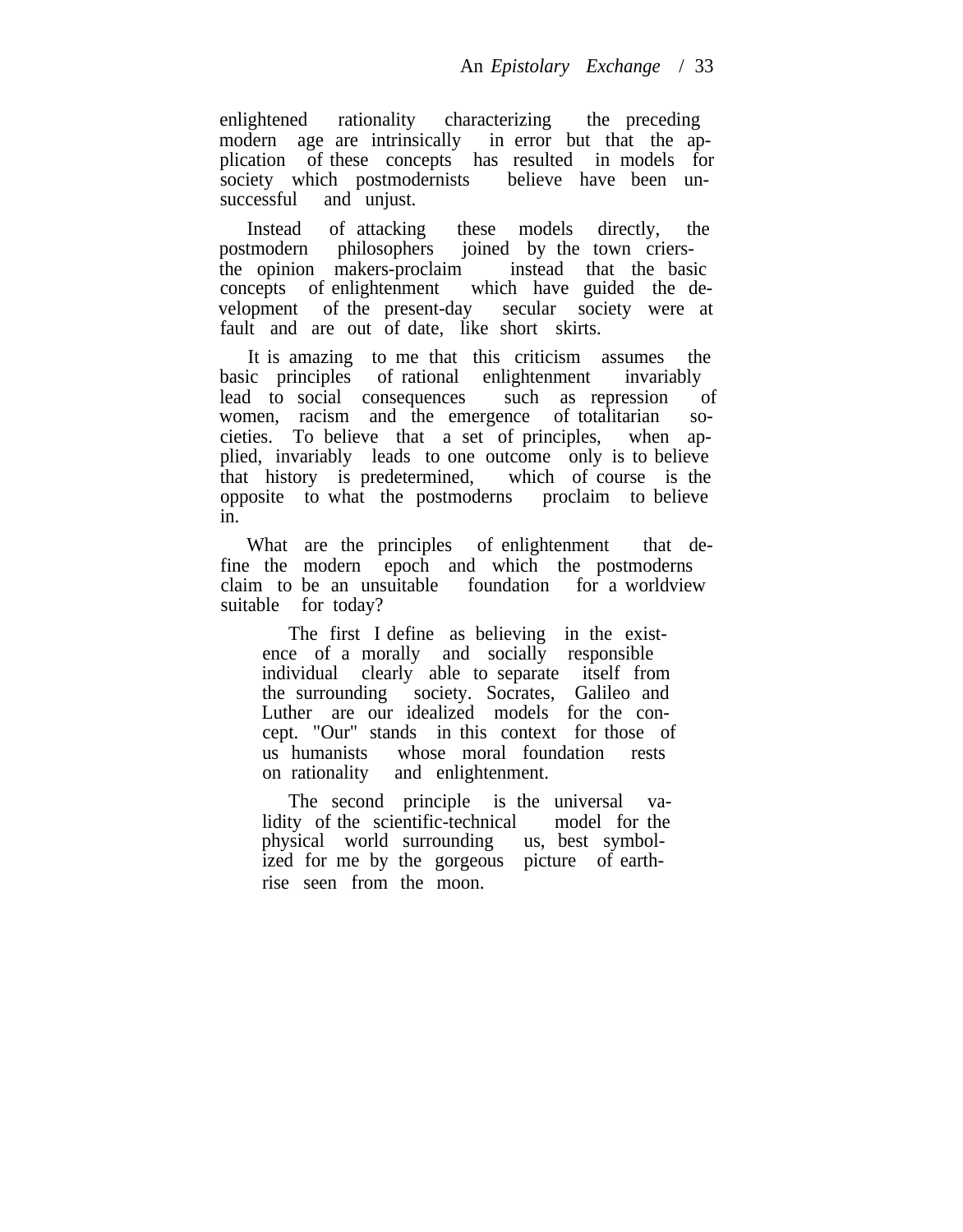The third basic enlightenment concept affirms the possibility of unambiguous transfer of information from individual to individual by means of language. Without this no form of universal truth or moral norm is possible.

These concepts happen also to be a part of the foundation of humanism. Thus the outcome of the dispute about the validity and usefulness of these concepts is of importance to us humanists.

Maybe it would at this point be proper to extol or at least numerate the achievements of this age based on the principles of enlightenment. I am sure we all can agree that a larger part of mankind than ever before is educated and capable of producing the necessities of life. This, however, moves the focus of discussion from principles to their application, and it can be argued that many forms of un-modern societies such as feudal or religious states could have reached the same level of opulence.

Instead of such arguments, I will try to present my major point about the reality of the postmodern/modern conflict in the form of two questions that should be answered, maybe by you, before we can proceed with a more detailed discussion.

First, then, what is the basis for claiming that the age defined as modern, better called the age of enlightenment, has come to an end? What are the portents and signs telling that a monumental change is at hand? I am trying to convince myself that the end and beginning for an epoch we claim are not arbitrary choices such as the division of the past into centuries neatly beginning and ending each hundred years. There is quite a lot of ambiguity about the scope of the modern world. The modern period in literature did not start until 1850 with Ibsen. The philosophy of Nietzsche at the same time was already abandoning the precepts of enlightenment. Maybe the postmodern school con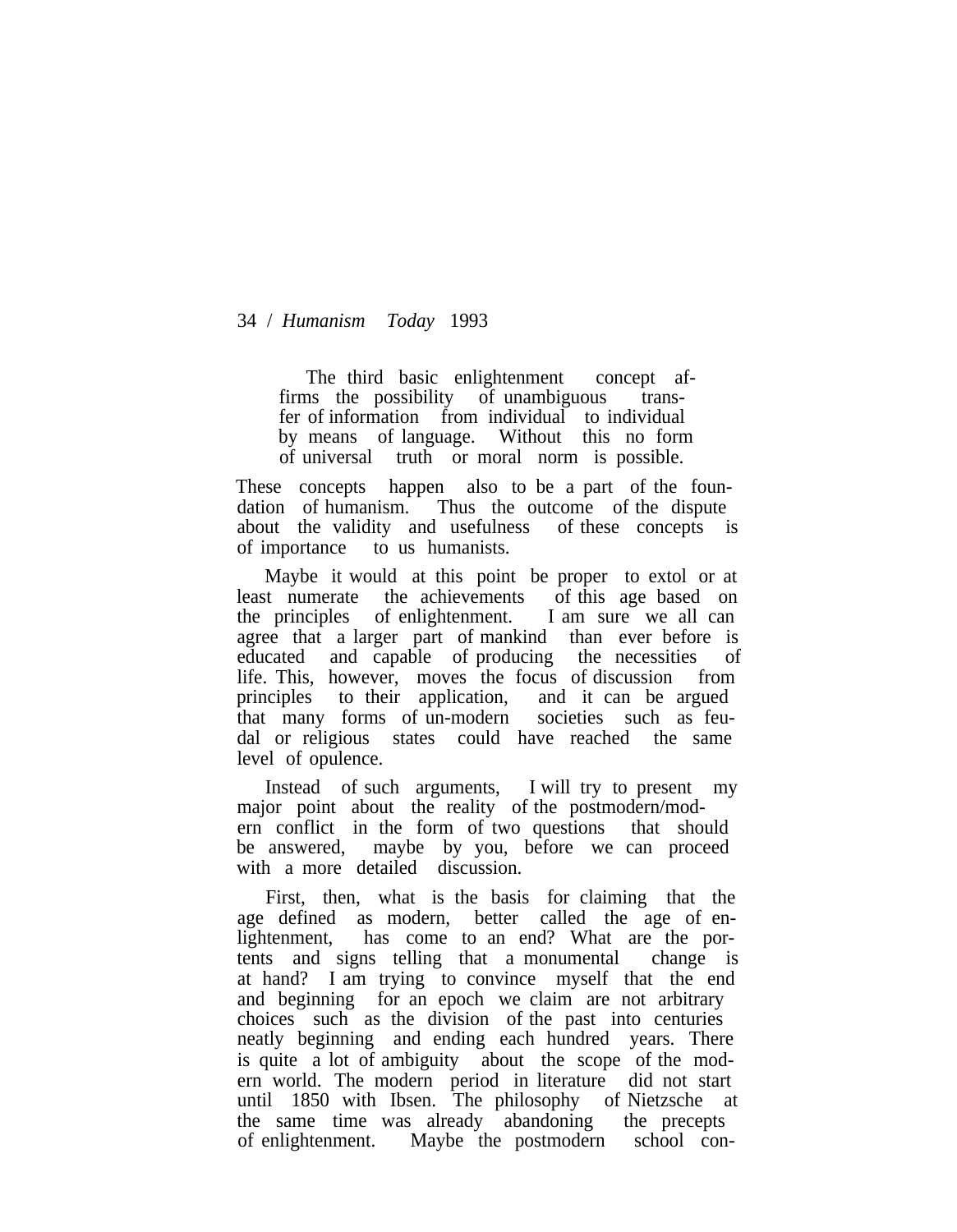siders social philosophy as the dominant theme and thus sees the recent collapse of Marxist societies as a real turning point. One can ask why the form of ownership and the distribution of excess profit should be more important than other types of changes.

The second question concerns the seriousness of postmodern claims that our time, when seen through the glasses used by humanists, seems to be out of focus. Granted, the structure of our society has major flaws and our concept of reality has been changed by media and rapid communications. However, we can ask whether the changes in attitudes and ideas that we attribute to a basically new age are not natural corrections of course inherent in modern enlightened society. We see the mechanism of thesis-antithesis society. We see the mechanism and synthesis-at work. This dialectical scheme of things is not only a philosophical construct but the inherent mechanism by which society as a physical organism keeps itself on course. Thus all is really well. Our intellectual boat meanders, but we correct the course and glide ahead. If this is so, then the postmodern claims for eternal fame may represent only the 15-minute Warholian portion everybody is entitled to, and behind the corner some neo-postpostmodernists make themselves ready to appear on stage with appropriate sounds of fury.

Andreas

1 February 1993

Dear Andreas,

Thank you for your letter of 25 January. It was good to hear from you. I want to answer you directly. But something about the nature of our mutual (mis)understanding lies at the heart of the differences between modernism and postmodernism. So forgive me if I seem to respond a bit less to the letter and more to the tone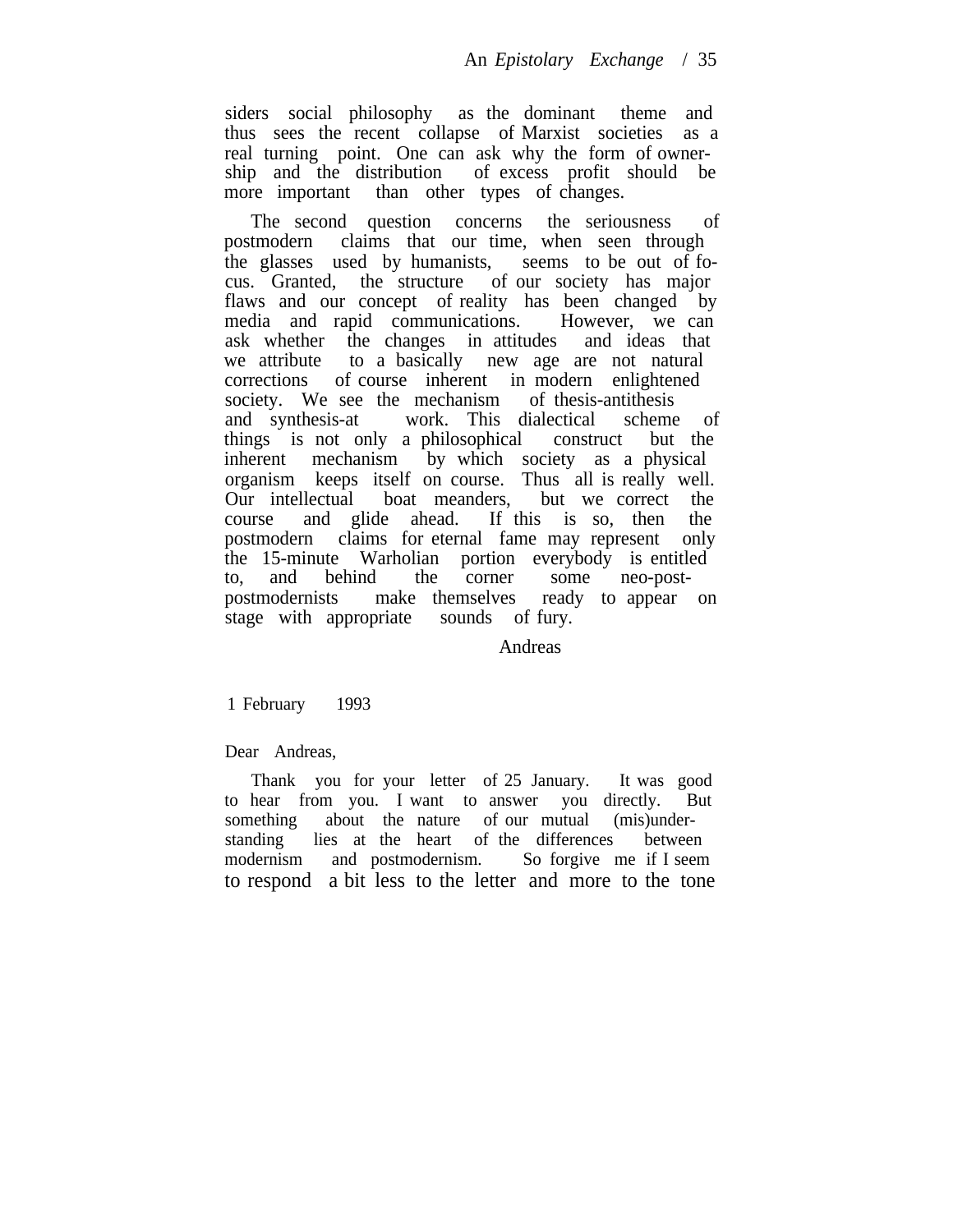of your thoughts (postmodernism is certainly a talkingpast) .

I understand your reasonable tone, something about the gradual changes in evolution, to be an aspect of modernism; some sense of progress, and all that. But that's precisely part of the problem and part of why postmodernism declares a break between then and now. You tell a good story, but many us do not appear in it. Modernism's celebration of the individual seems cold and abstract even when appealing. And, to repeat, when a number of us look in the mirrors of the Enlightenment we do not see our images reflected there.

Part of the break has to do with the characters in your modernist accounting: "a continuous change in mankind." Why not *humankind?* Words, only words? Surely, language-in its power upon our thinking and convincing-is very important in this interchange. But you act as if the story of language is the story of human nature, buying ancient Platonisms in the name of science. Postmodernism declares it is now time to retrieve our thinking from the dualisms of science and humanities and seek wholeness.

You act the omniscient observer, sitting outside of the human fray, watching as if your personage (body, anatomy, ... ) and the ways in which you think and phrase are somehow detached from your being real and social: objective and so-o-o *'reasonable.* Your acting "detached" and above it all has, in fact, had the effect of excluding many of us from the story of our own being. Whether or not this has been directly causal, who knows or cares? This century of wars, this moment of reversion to religiosity, nationalismcauses?

So postmodernism wants to explore how your story of "mankind"-while having some virtues-has been so exclusive in its workings: European, white. . . male. How come? An objective accounting about nature? Or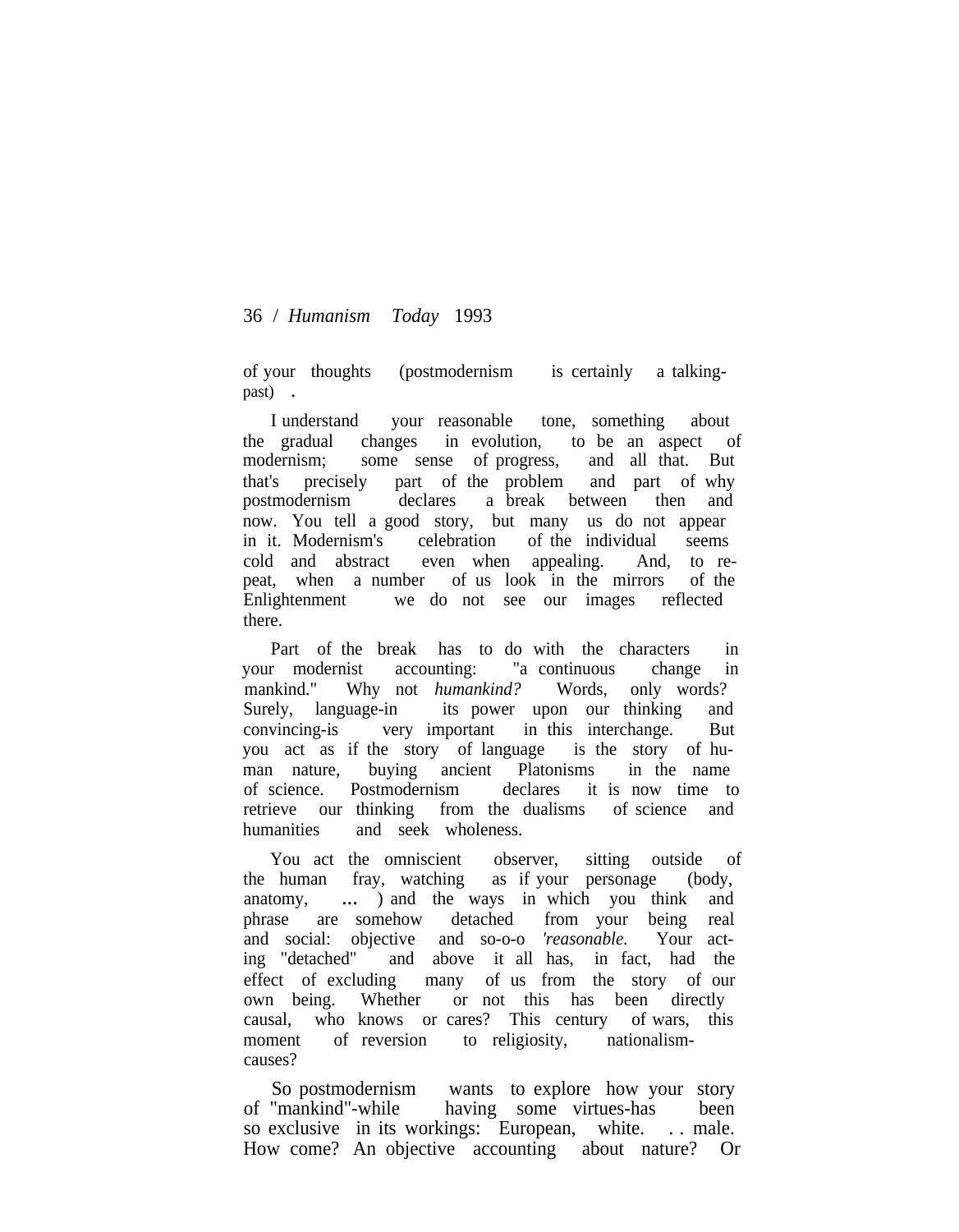a story calculated to preserve the effective power of the few by omitting many of us? A question of some objective truth-or of *whose* truth, *whose* language? of *whose* truth, *whose* language? If humanism is to be truly human, then questions of the absolute-of deity or of science-have to be critically rethought.

Michele Foucault, especially, has helped us to see<br>t the so-called discourses of modernism have that the so-called discourses of modernism have shaped and framed much of the ways in which we see and understand the world of our experience. Certain ideas and frameworks, virtually an *edifice* of thinking and ways of interpreting, have grown up within the traditions of what we are reacting to as modernism. And much about this edifice of thought-including judgments we make about ourselves, others, the world-seems clearly, in postmodernist understandings, to have been constructed by certain thinkers, more usually within particular traditions of thinking and interpreting the world. No wonder that postmodernism claims some new ground from which to discover our own habits of seeing; habits which direct and obscure as much as they may have illuminated.

It is like the family that has lived in the same house for the past twenty-five years or so. Step by step, the family got accustomed to being in that place with the windows on the east letting in the morning sun and the sunset streaming in from the west. Little by little, all the family members got used to the windows and doors and walls and the neighborhood; the dogs, the neighbors, loves, battles. Gradually, much of this became memory: much of it literally memorized and taken into the being and identity of each member of the family. Mter twenty-five years or so, the children had grown up and sought other places in which to pursue their being; the dog had grown feeble and ready to give up the *spirit* (a technical and problematic term, I think, in postmodernist thinking, but banished in modernist thinking even while lurking in our understandings).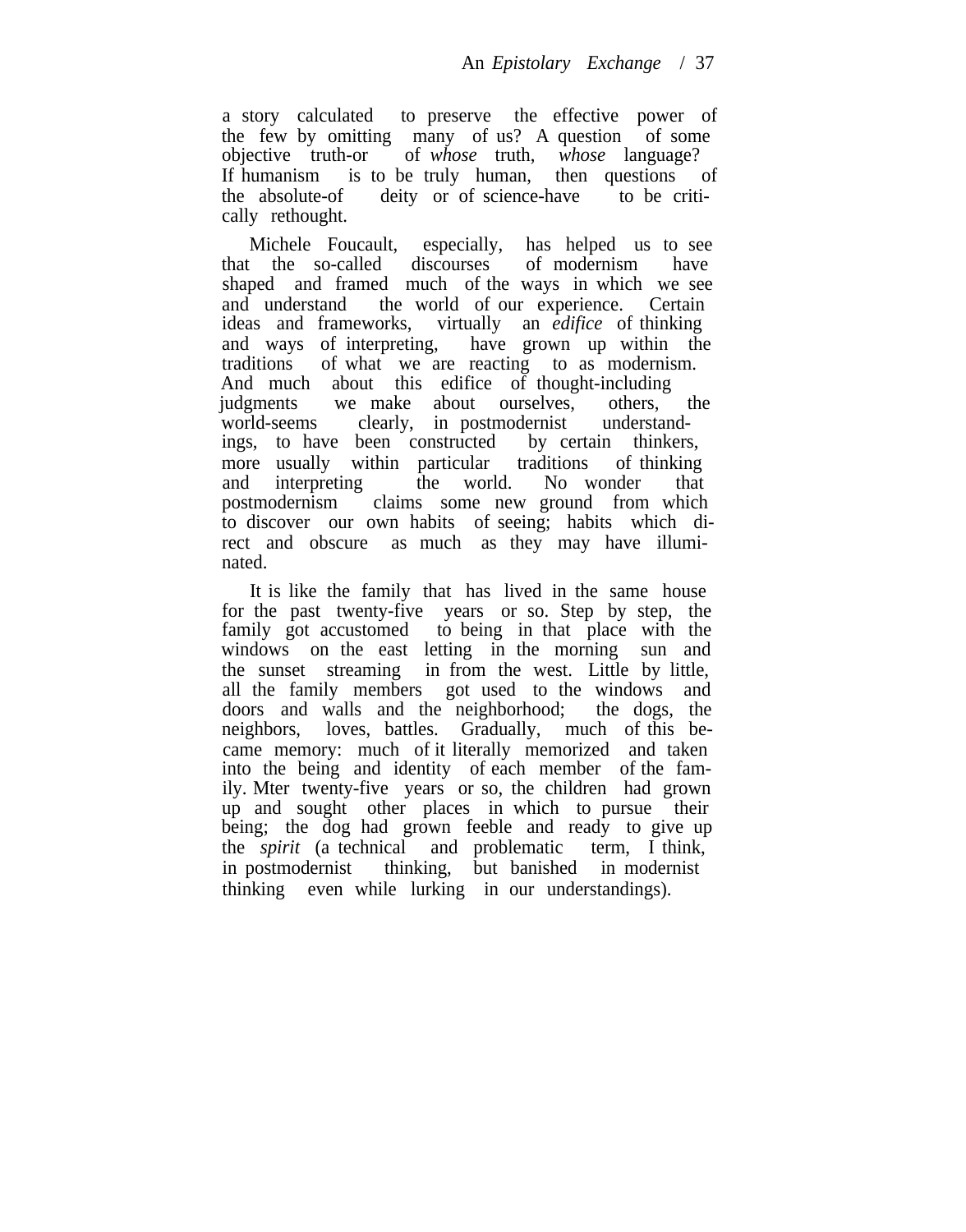And the parents, older now, reached those moments when their lives mostly memorized, placed within that particular house in all of its settings, found that something about that house, all those years of experience, that edifice of memorization and metaphors, places in which they had conversed, made love, fought, imagined what would be, . . already<br>powerfully shaping their present t was, and was still shaping their present thinking. All that accumulated stuff was stopping them somehow from moving on to think about their futures which now seemed to require rethinking.

"Where are we?" they asked. "How," they wondered, "can we move on? How bound and fettered have we become by all these accumulations of ten-year olds' art work and the remainder of the conceptual furniture of our lives? Today? Can we find today? What about tomorrow?"

But it proved to be that this *construction,* which they had to a very large extent actually become, was not so easily discarded. It wasn't so much that the ideas, as you put it, had run out of steam in any mere abstract sense. It was more that their present understanding of their own prior understanding no longer seemed to serve them; and they began to wonder how they had gotten here; how to move beyond it if that were possible, or more likely to break with it, if necessary; and how to get on with their lives in their ongoing present which seems quite different from their past lives.

And so they began to *deconstruct* the edifice of thinking, to see how they had gotten here: much now seemed so young and silly and misbegotten, and due to their own parents and adjustments and formulations of their selves and their parenting and thinking habits. They finally sold the house, had a large yard sale, and moved to a different, a *new* place in which the sun and the moon no longer streamed in just the same ways through the trees and windows of their memories. ...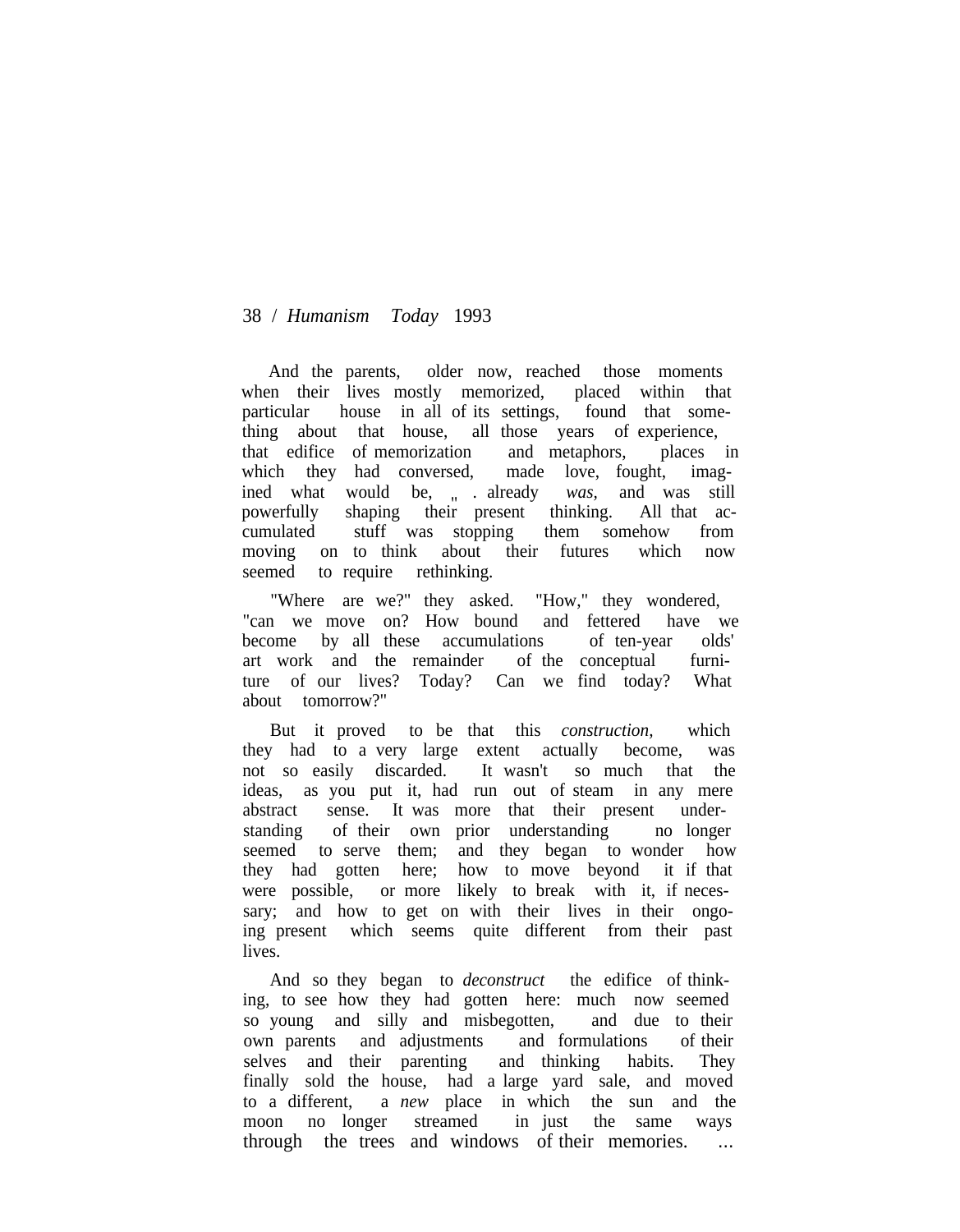Much of the edifice of Western thought, what we call rationality and logic, seems very much like the edifice of our earlier lives. How can we now see-literally *see through-our* own habits of thinking and being? As we begin to understand how we got here, we can accept some ideas, reject others, redo our own thinking. Can we merely extrapolate from then to now and still live in the present? Don't we need to declare a *new* time-a postmodernism-a place from which to a *new* time-a postmodernism-a view ourselves viewing and to develop new grounds from which we can see-and see ourselves seeing? Perhaps we can discover who we are and are to be in this *present age.* Possibly, just possibly, we can learn to see cleanly and clearly and to live our lives once again.

And whenever we actually appear in your accounting of the world and the human condition, it doesn't seem to fit either our experiences or our feelings very accurately. Your story, so reasonable, apparently has no heart, only a sense of remote mentality. It is as if the scientoids of our imaginings are coolly observing, recording, calculating. But as for the facts of this enterprise and its knowledge being interesting or exciting, well, it leaves many of us cold and undermines our own experiences.

The story of the Enlightenment, calculated and effective in killing off the myths of transcendent deities, fighting off the realities and claims of monarchy, has also of late been producing a lot of *garbage.* We live longer but don't much think about living well; save time with all of the modern conveniences but seem to live breathlessly with less and less. . . time. Chemiwith less and less. . . time. Chemicals, sludges, manufactured species, human intelligence and experience giving way to computers and the artificial-haven't we lost our bearings? The skepticism of the Enlightenment concerning facts of nature has entered our thinking, leading to skepticisms about the very possibility of knowledge, sliding to various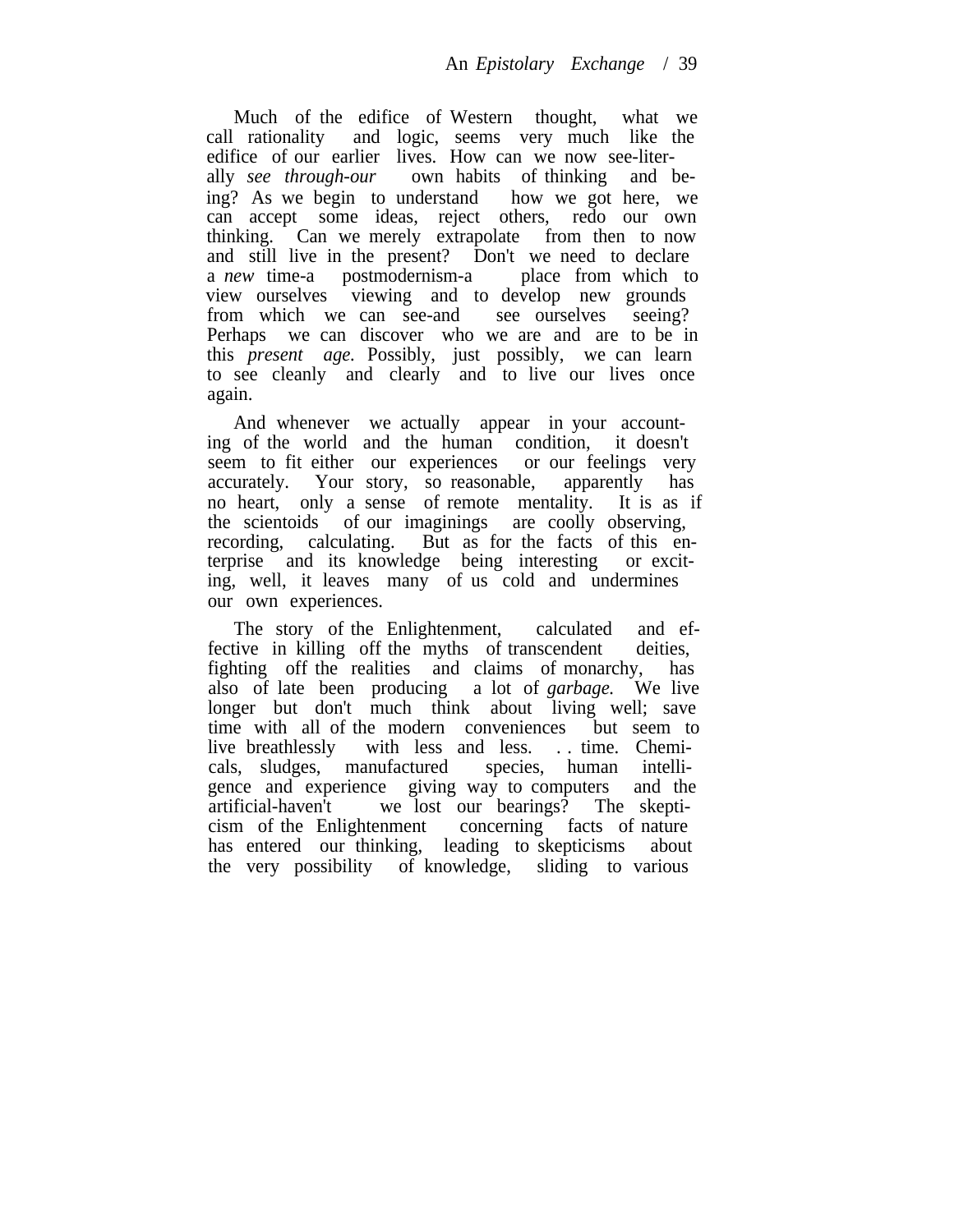cynicisms, and the meaning-destroying nihilisms of frantic modernists.

You may say, "all is well." But all is not so well!

And I find myself almost breathless, responding to your wanting to take Enlightenment thinking and extend it interminably. So I need to pay more attention to my body and breathing habits and quit this response with the following observation: we are in a moment when intellection and politics have become very mixed up. To merely bemoan this fact seems, well, very modernist. Your hope is to call us back to modernist thinking and searching for your notions of intellection. In fact, the Western edifice has conflated politics and intellection at least since Aristotle; and it's time to look again at this history of thought which has so captivated modernism that you haven't noticed. You don't get it!-and that's why we need a postmodern break.

> Best wishes (with shrieks of postmodernist fury),

Harvey

11 March 1993

# Dear Harvey!

You make a very interesting comment in your letter before you present the main points of criticism of my exposition of modernism. Like the preamble to the Constitution, this may be more important than the following text. You say you prefer not to answer the questions or points of argument I present in my first letter. You prefer to present your case as a comment on the tone of my letter.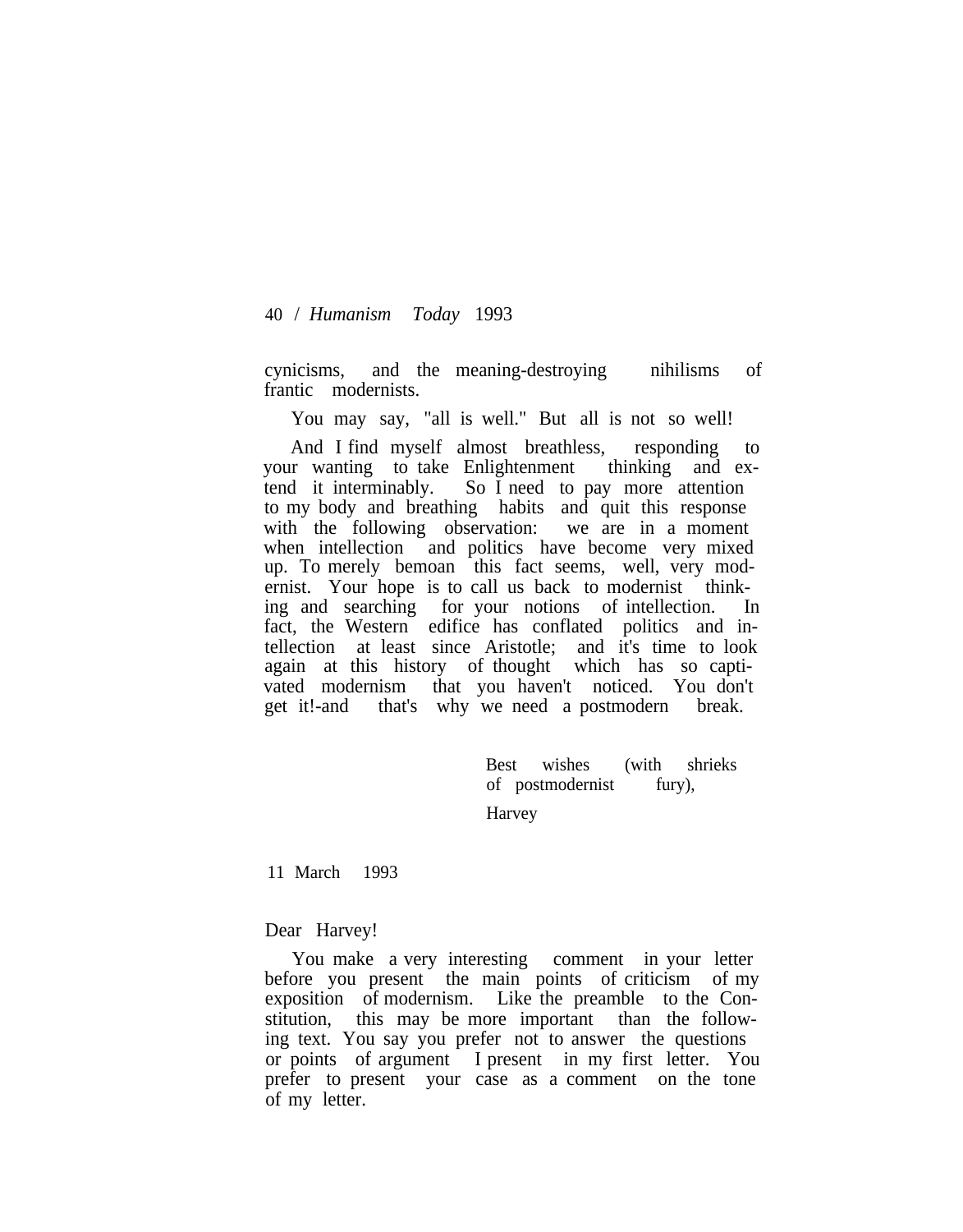I well understand the dilemma of postmodern thinkers: how to participate in a dialogue without accepting the validity of Aristotelian logic and the existence of a common structure for languages allowing unambigu-0us translation from language to language. You have to resist the temptation to disprove my thesis with arguments because by doing so you would be practicing rational thinking, heavens forbid. We are like two chess players behind the board, each playing according to its own book of rules. The conclusion I can draw from this argument is that postmodern thinkers can participate in a dialogue only with other postmodern thinkers, more like a chorus than a dialogue. Our interchange of ideas will consequently take the form of charades. You present your story with appropriate symbols and catch phrases, and I will try to guess what it means in my world of concepts.

Now back to your text, which basically is an indictment of the social applications of the basic principles of modern, rational thought. Postmodernism appears in this context not as a superior program of higher flexibility, faster response and more advanced techniques to understand nature and humankind, but as a remedy for the side effects of present social programs. You claim that there is a modernist enlightened society that has dominated us up to the present. Its story, you feel, has been one unnecessarily concerned with the details of language: a story describing a grand edifice composed of past Western thought, a conglomerate story that has produced a lot of garbage (I suppose as a social consequence). A story that has no heart, the individuals are cold and abstract, and they are not us (postmodern thinkers, I presume). In fact, they are predominately white, male and European, a sin I confess to.

The scientific-technical aspects of the edifice, the crown jewel of Western thought has as its purpose, according to your criticism, the empowerment of the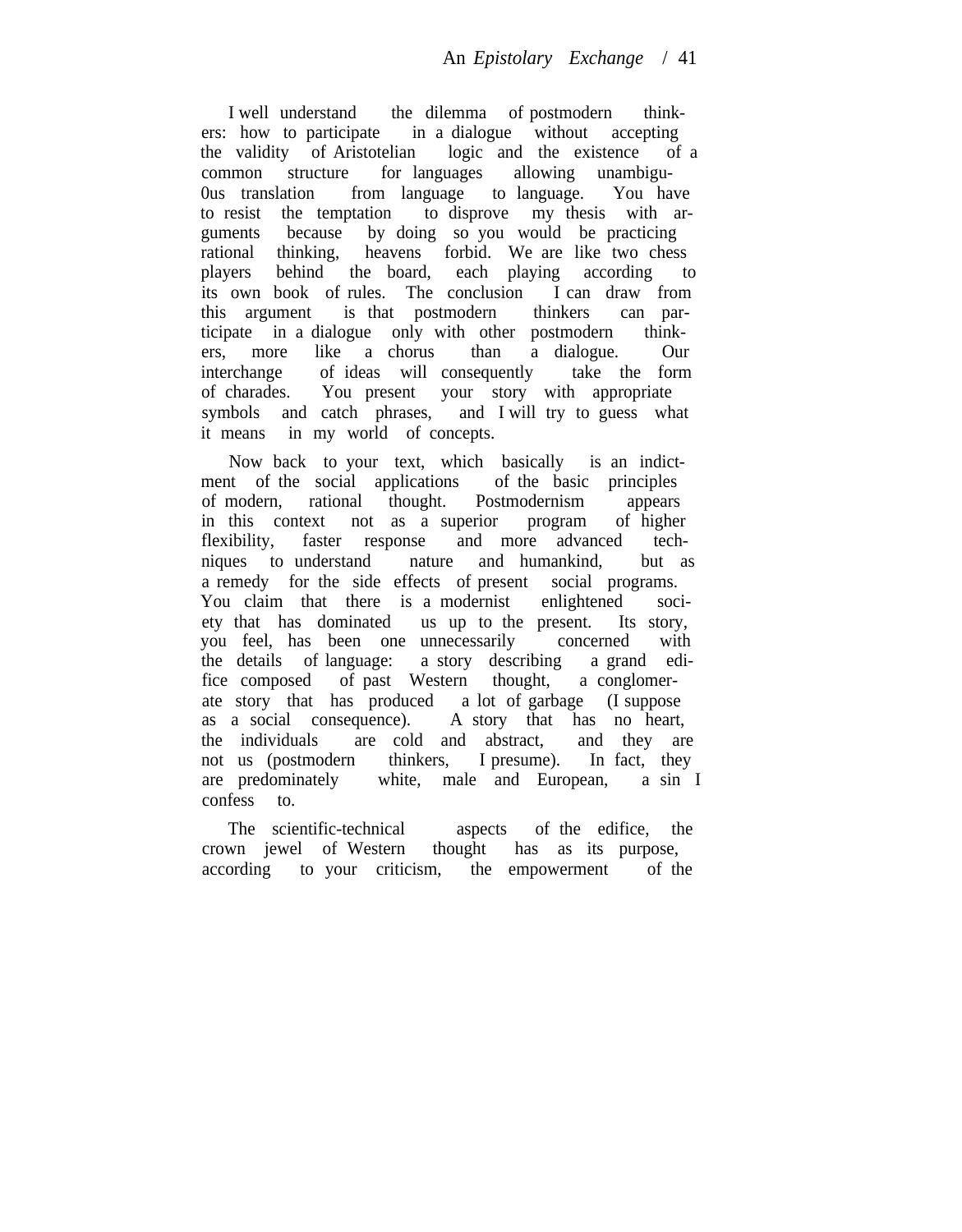elite. You round up the indictment with an incantation deploring the "destroying nihilism of frantic modernism." Not quite up to the "nattering nabobs of negativism," but powerful enough for me to bring out myoid rabbit's foot.

Before presenting a defense of the maligned edifice of Western thought, I want to clarify a point. In the beginning of your first letter you reject what you call the antiquated dualism of Plato, which you find in my arguments and in the works of modernists, and hold up as a contrast the postmodern search for wholeness. However, towards the end of your letter, you complain that Western thought has conflated politics and intellectualism, starting even with Aristotle (one of the first edifice builders, I presume). Consequently, when we the modernists want to separate ideas and matter, software from hardware, we are castigated; but when we claim that politics, morals and reason cannot be separated, we again seem to be wrong. It seems that wholeness is good, universal is bad-will you clarify the point? Are we playing with words?

Now let us return to the scientific-technical model for the world, the crowning glory of Western civilization. You claim that you do not insist that it is erroneous (you fly airplanes with confidence and trust your telephones), but that it should be annulled because not all people of different gender and color participated in building it. In this type of logical vein, we should whitewash the ceiling of the Sistine Chapel because Michelangelo did not employ female apprentices.

On the contrary, it is my contention that there are no alternate scientific-technical edifices possible. The form is determined by function. The design of any ax in order to function has to be based on the wedge principle. Astronomic systems capable of predicting the position of a planet must be congruous, despite differences in language used and the artistic license in drawing symbols for star constellations. In fact, take any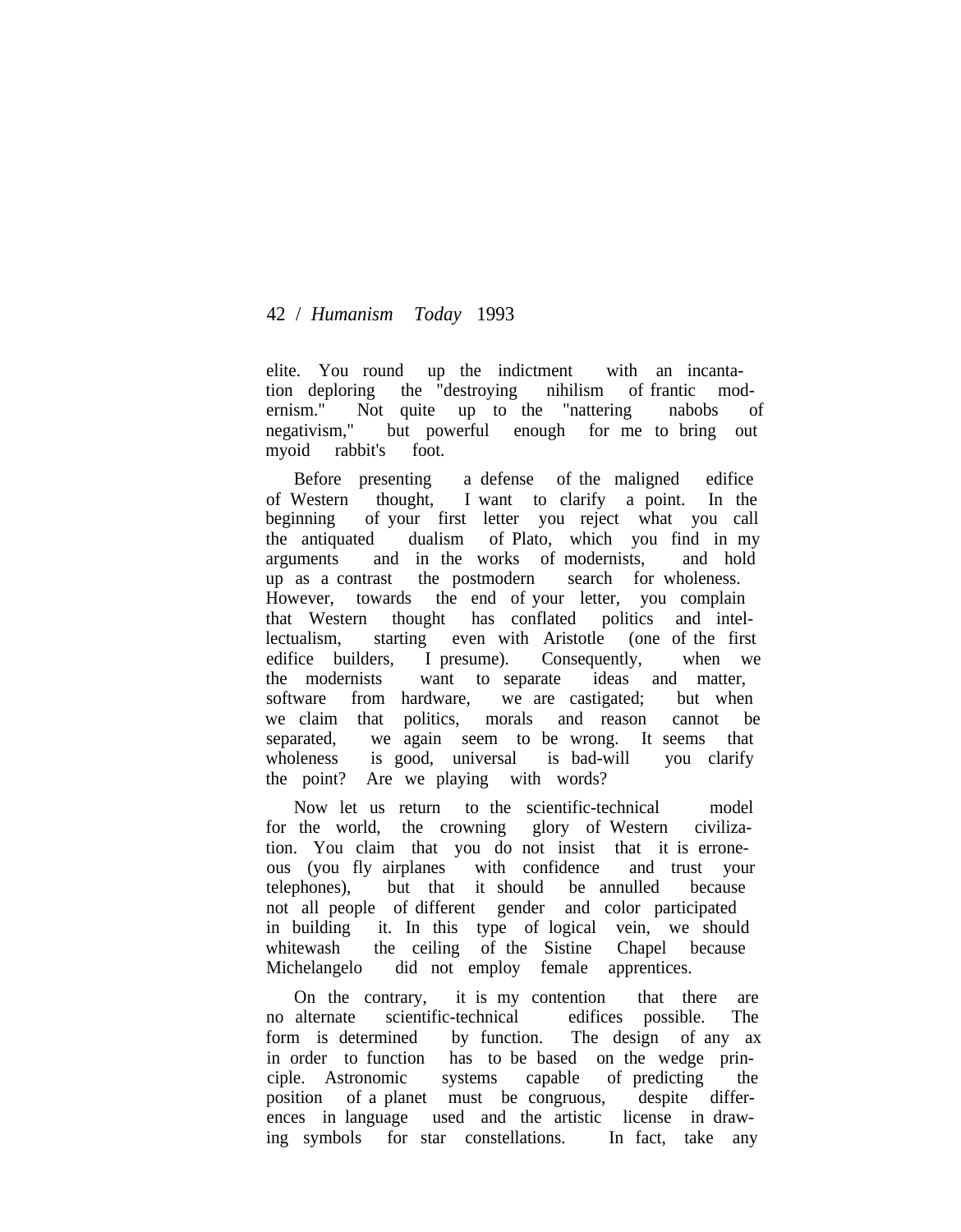biological journal, cover up the names of the authors, and try to predict from the contents whether the authors were female. You cannot!

We can use your model of a house to make the point. Sure you can leave your old house; however, beware that the next house is very similar to the last one. It has a roof, windows, doors, kitchen utilities, etc. These features are necessary for it to fulfill its function. Major changes in construction lead to changes or restrictions in function.

The remarkable similarity of the bow-and-arrowtool in very different primitive tribes attests to the dominating influence of function on the form. Note that I do not want to convert the word "function" to an ideological concept; this leads or has led to functionalism and Bauhaus. I am sure that the dominance of function would prevail even without something like functionalism to make it desirable and fashionable.

What I am saying is that although the authors of the scientific-technical edifice were mostly white males, if by some variant of the dominant religions, females had been entrusted with the science, female scientists would have arrived at the same edifice we have at present.

You stress further that the scientific-technical edifice, regardless of its origin, is at present used to empower a minority. True, the use of our scientific-technical edifice as a tool is possible only for the educated. Engineers need mathematics and physicians biology. I too stand for expanded educational opportunities to allow all parts of our population to use scientific-technical tools. I feel, however, that by a vigorous use of the word "multi," we have defined a multicultural, multi-ethnic society where indeed in some subculture, science and technology may be abandoned in order to avoid an empowerment of the educated minority. I feel this is unfortunate and due mostly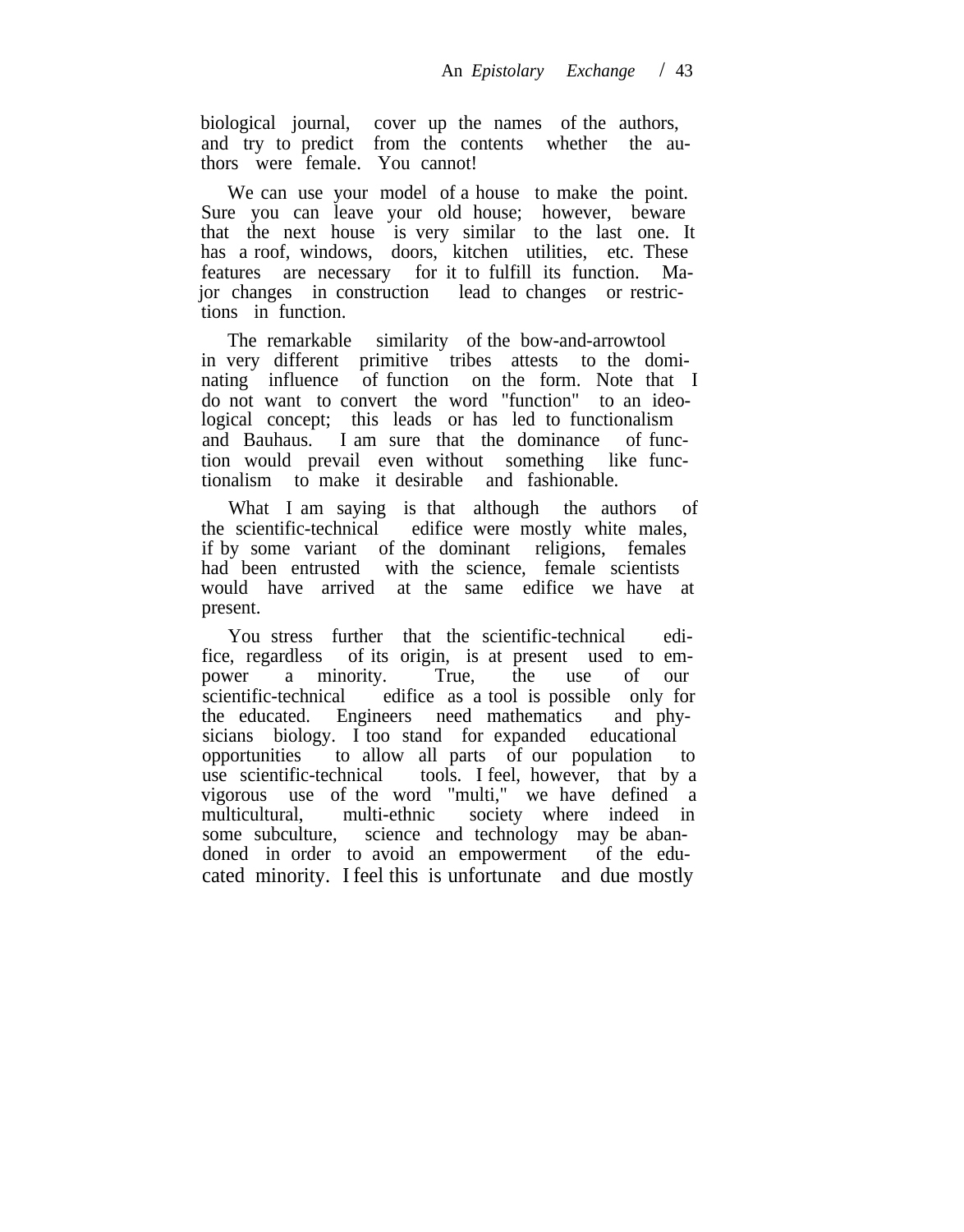because you have attached a negative connotation to the word and concept, "power."

Power is not, as it often appears in the Hollywoodstyle postmodern presentations, an attribute of the mad scientist and the ruthless capitalist. Christ had power, Martin Luther King had power, and so had the scientific-technical staff in Manila who ordered the evacuation of hundreds of villages before Mount Pinetubo erupted. The operational definition of power is the ability to get people to do things they would not do spontaneously. Consequently, the judicious use of power is necessary to provide for the common good in any functioning society. The question you raise can be reformulated more precisely as, "Does education and the ability to use the scientific-technical edifice give too much power to individuals?" A very pertinent question discussed with great vigor since ancient times by the populists versus the privileged. The division of power is continuously readjusted by reform and revolution from Solon and the brothers Gracchus to the founding fathers of our society. It is not the scientifictechnical model for the world that is the source for disenchantment but the social models for the distribution of political power. Modernism in this respect is of course not blameless, but I fail to see how the first postmodern war, in multi-ethnic Bosnia, is an advance from the previous capitalist-socialist confrontation anchored in universal rational principles.

The final point I want to make is about the scope of the claims of postmodernists. It is the vast extension of the limits of historic time over which the postmodern criticism is applied that reserves it a specific place in the colorful procession of ideas. The attack on rational thinking and universal concepts and on the power of logos for creation of cumulative knowledge takes us back far beyond the French Revolution down to Aristotle and doctor Angelicus himself. By refuting it all, the postmodernists say "no" not only to conclu-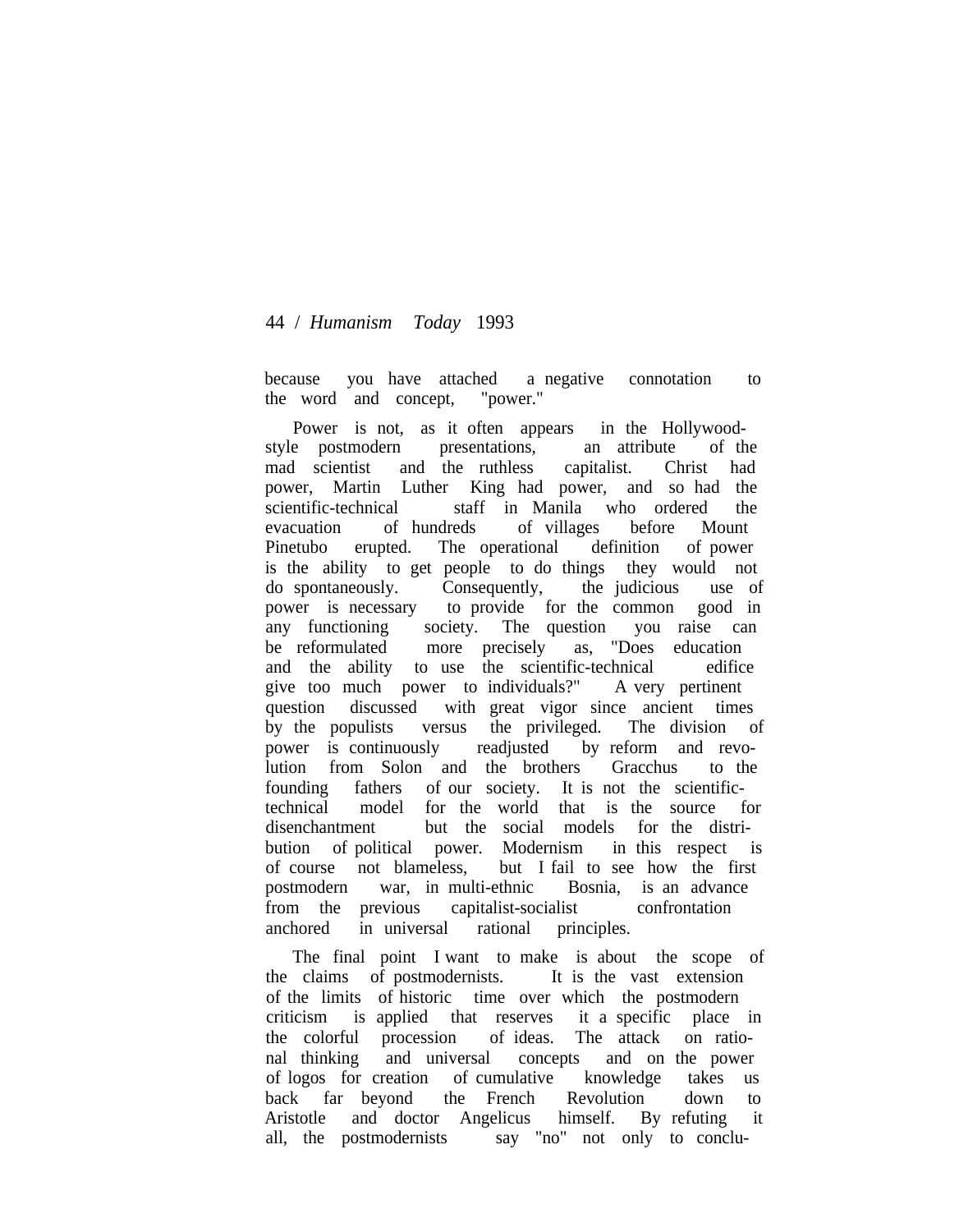sions and ends, but also to means. Rephrasing in a more picturesque way suitable for our charades, we can say that whereas the previous iconoclasts such as Christ, Luther and Marx smashed our social edifices, they did rebuild it on the same foundation using the same blocks; the postmodernists say "no" to both founsame blocks; the postmodernists dation and the building blocks, and thereby to the basic principle thought to be necessary in development of human societies-that of building cumulative models of reality valid from generation to generation: "the time binding capacity" as defined by Count Alfred Korzybski. This sociological, language-bound chain is also reflected on a still more basic level in the Darwinian view of the development of living organisms. Experiences of reality are translated in a cumulative fashion from generation to generation. Are postmodernists declaring Darwinism and evolution to be inappropriate and prefer returning to the warm, cozy, oh -so-lovely poetic story of creation?

In summary, although changes in society are necessary, I want to retain (1) the core of the scientifictechnical edifice-it is not arbitrary: it is defined by the physical reality; and (2) the unambiguous language based on universal concepts, admittedly often hazy and in constant need of clarification, but I see no civilization possible without acceptance of its existence. I feel you should explain how a functioning postmodern society can be built without these two foundation stones of modern thought.

As you see, Harvey, in your terminology, I still do not get it. Maybe the reason is that postmodernism is rich in criticism of the machinery of a functioning society but poor in new models for providing a better life for billions of people. As far as I can see, the only way for me to see with your eyes is to take the road towards Ephesus and hope for the best.

Andreas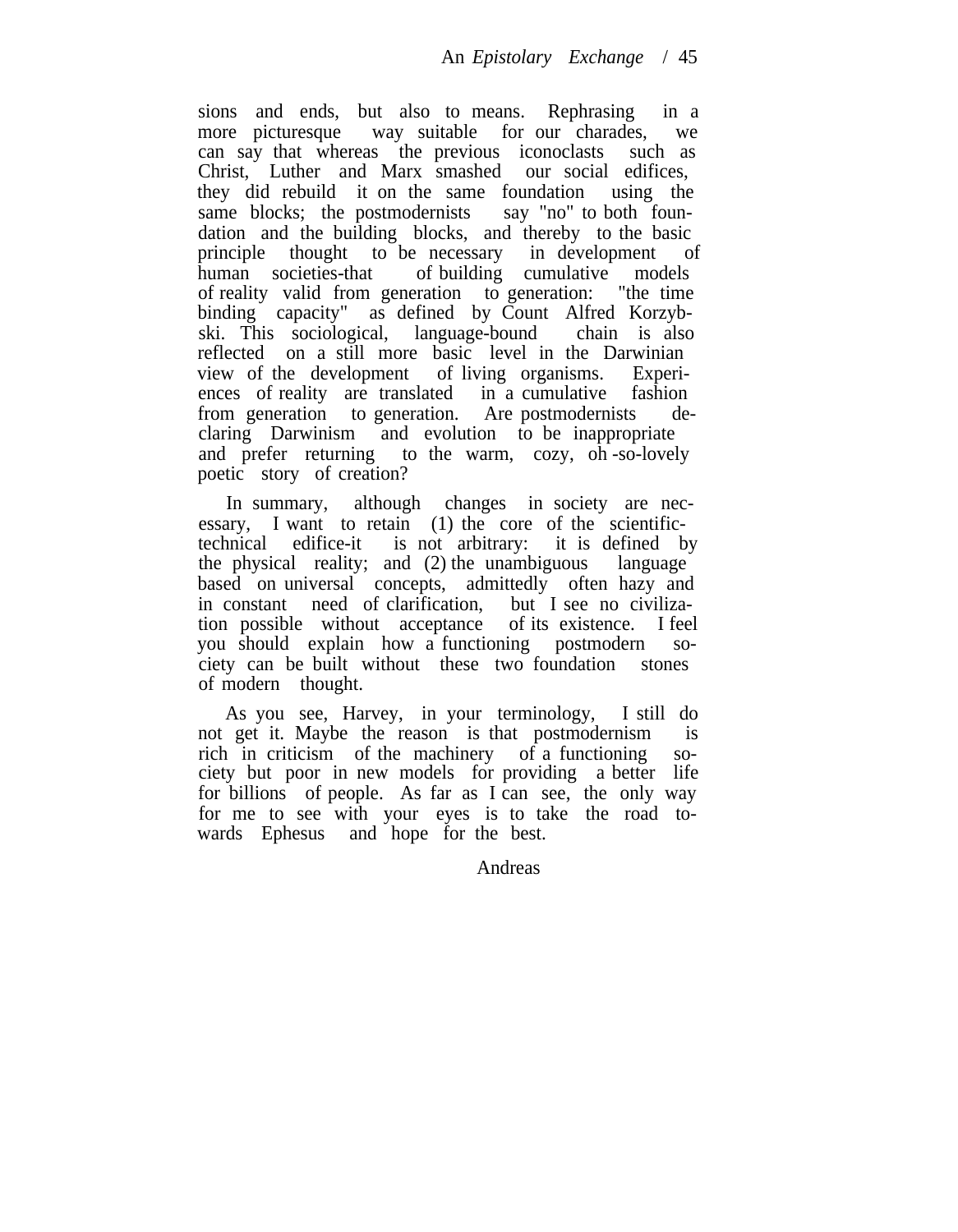8 April 1993

Dear Andreas,

I was very glad to receive your letter. It seems like a very long time since we last corresponded. There is so much to say, especially since your letter of 11 March seems to set a somewhat different *tone* than the earlier one. Your letter seems to argue very directly against the postmodernism which I try to represent by proclaiming your notion of universal and timeless truth. You seem to think I argue politics rather than knowledge; or politics against knowledge. *Truthfully,* the rhetorical forms in which we argue are certainly political, though they may be much more. And if you are convincing, does that argue for your science; possibly against it? Are we caught in some paradox?

Perhaps you try to set a direct argument or polemic when much of the positioning of postmodernism is that opposition and dualism are precisely part of the problem. I get the sense from your letter that opposing your claims to logic means to you that my position is somehow irrational. No wonder we find it difficult to establish a dialogue when you envision the only format: join you or be accused that *politics* is *all* I *know.* Why would I argue against your position directly? Rather I hope it will simply fade away, weighted down by its conceptual baggage and technological garbage. About time, too.

We are engaged in a mode of argumentation which is certainly political. You claim to own logic and rationality: the problem between us is that I must "accept the validity of the Aristotelian logic and the existence of a common structure for languages allowing unambiguous translation from language to language." I think that language and logic are parts of the larger human condition, not defining of the world. Part of the insight of this century is that nature is a human *concept* (cf.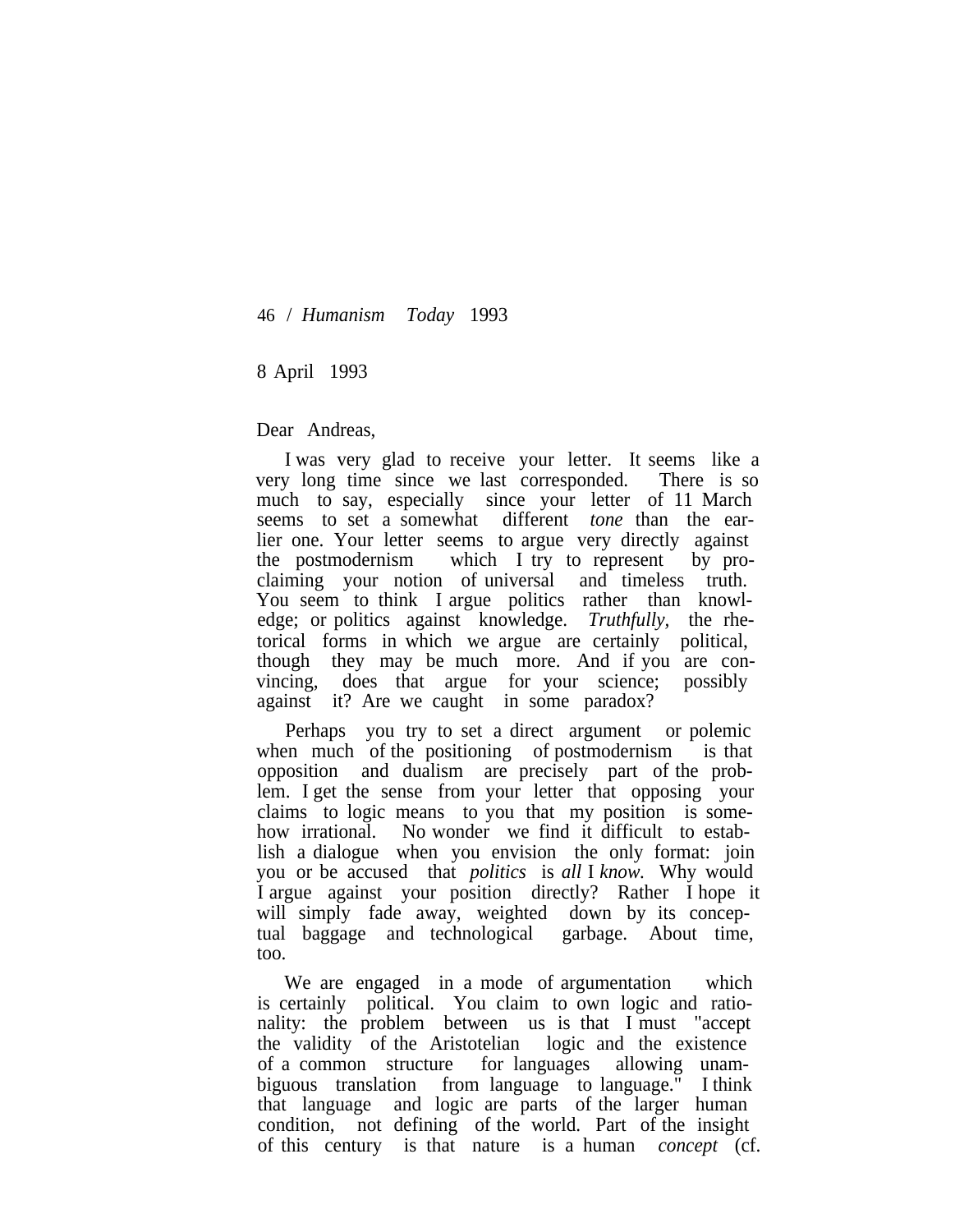Whitehead); and *conceptual* means to me more than logic or even language.

Life is not a chess game with rules prestructured; nor does a timeless conception of a physical universe translate to a direct understanding of the human condition; nor are logic and rationality missing from the various languages of the world. Translation is often complicated because different persons and cultures operate from different experiences and presumptions, not because we cannot or will not think *rationally.* Witness this attempt at dialogue! Much of your argument is a conflation of intellection with politics, and your claim to owning rationality seems to me a cheap shot to draw me into fighting on your turf as if your ideas extend everywhere: as if nature, properly known, extrapolates directly to human nature.

What worries me most is that your idea of nature, a kind of universal fixity of laws and structures, will be taken whole to explain all the complications and vicissitudes of the human condition. Rather than study humans, you seem to want to infer to human nature from a sense of the fixity of science. This view avoids the fact that our view of nature is a human view, and while it may be variously accurate about nature, it is also about how humans are and view and think. You seem, like Aristotle, to think that we always move in a direction toward knowing more and better, and that this means for you rational and civilized. Historically it has meant purpose and teleology and the foundation of religious thought. Which are you really doing, Andreas?

One of the complications of the discussion in our correspondence as well as in the usually abortive discussions between the postmodern and the modern, is that we *speak past* one another . We literally begin from different perspectives and orientations, arguing on an apparent axis of agreement-opposition, but disagree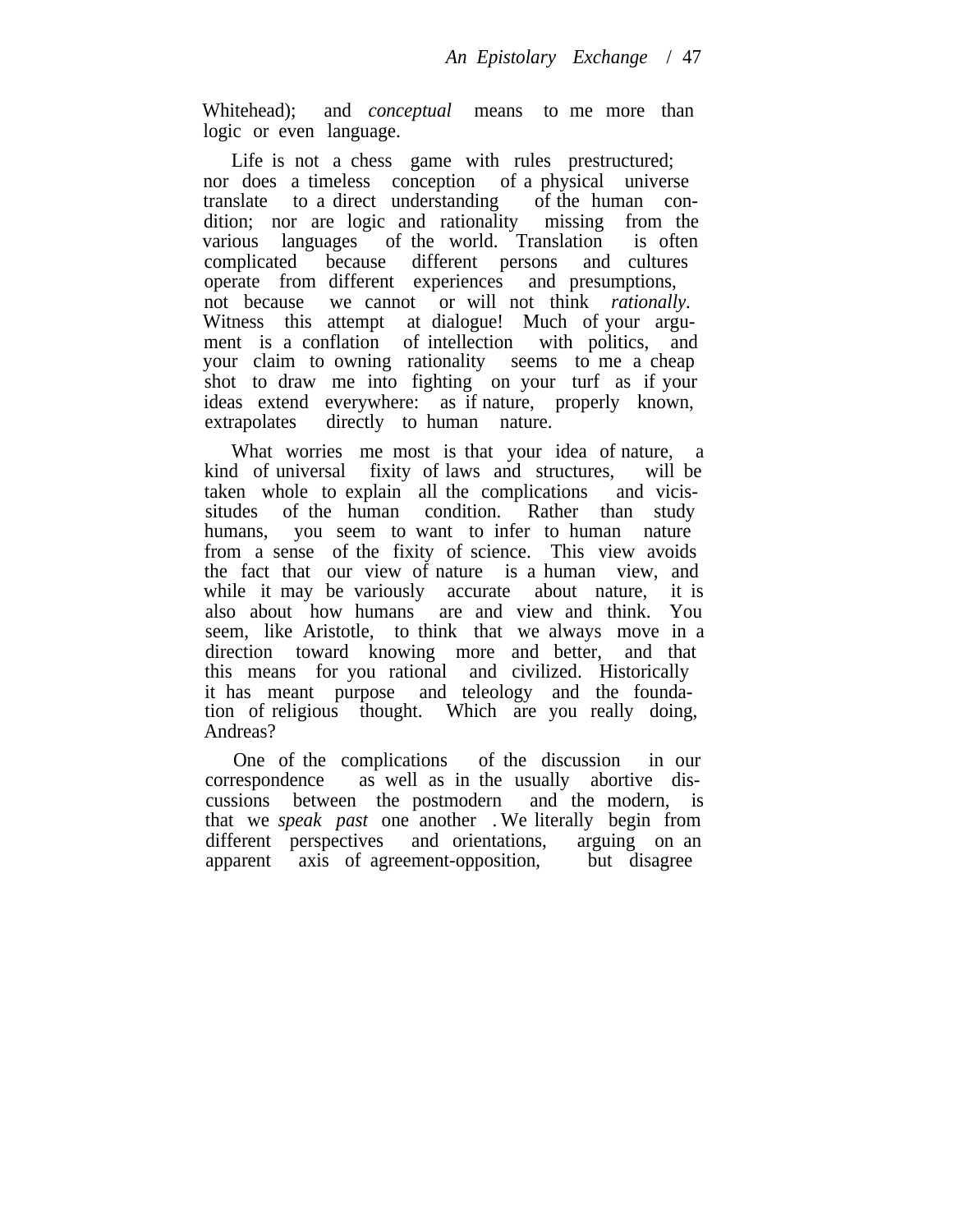on the nature of defining poles of that axis. The axis of (dis-)agreement I have noted in the present context is one which is peculiar in my experience: *naive versus stupid.* The modernists seem to think that the postmodernists just don't understand issues such as logic and reality mostly out of a naive lack of knowledge, thought, or mere pique. The opposing postmodern lament is that the modernists, as you admit, just don't get it, act stupid: that life and understanding involve interpretation and self-critical understanding beyond a direct or literal reading of the world. Better in my view to pursue knowing yourself first; then nature!

An aspect of the argument or the passings-by have to do with the intellectual edifice which has led us here. You, the confessed naturalist, focus primarily on the so-called external world which seems timeless and has laws of causality and relationships which operate irrespective of time and place; indeed of language or gender. No history here. As a postmodernist I focus, instead, on the huge (to me) history of thought through which we come to our observations and understandings of the world: human, literary, philosophical, political, and so on. (Look who invokes Aristotle!) This is a lack of agreement about where we even begin our discussion.

I'm not (personally) at all certain that the disagreements are about the nature of any external reality. It is true for many postmodernists who focus on language and literature as the route into knowledge, that external reality fades into background and blurs. But this has much to do with skepticisms which come directly from Hume, the Enlightenment, and modernism. We remain caught in some peculiar polemic between the world versus the human concept of world. (You will agree, I think, that it is we humans knowing the world, not the world in any exactly direct sense, that we are discussing; I recall your using the term "modeling" rather than "knowing.")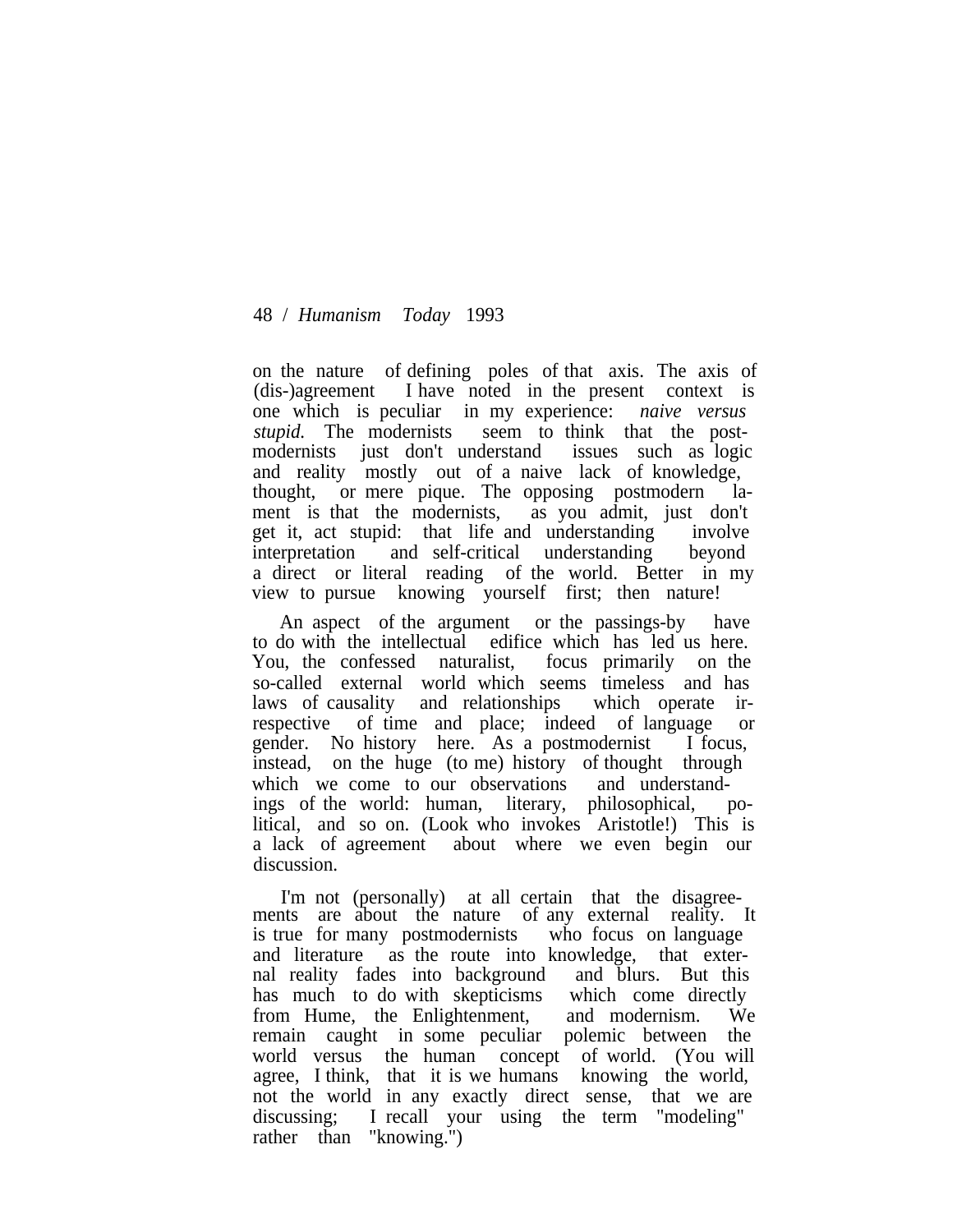Perhaps method and logic can overcome human differences of age, gender, and generation. I continue to wonder if method and logic aren't primarily a reduction into areas of human knowing where we can find universal agreement-opening much knowledge but also obscuring much of our being.

I think that much of our disagreement has more to do with what humans are, how we know ourselves, than how we can know about nature. My own forays into the nature oflanguage, for example, were dragged into metaphysics and politics immediately-from both sides. So I am understandably cautious and slightly sides. So I am understandably cautious and slightly cynical about this argument and think we need to deal early on with the political aspects of our disagreements, as they say, *up front.*

For example, your talk about your self-confessed *sin* of the European white male is less about anatomy than about how we have conceptually constructed maleness and femaleness. This is not merely about being a male; although your defense already signals that the mere state of being male determines much of your being. My sense of being male has more to do with how I live, experience, and am capable of change rather than any mere passive acceptance of testosterone leading me by. . . the nose. This is an argument about change and continuity, predetermination and fixity, an old dispute about the human condition which has repeatedly held that certain humans are more or less capable than others: differences which make a difference-politics once again.

Any claim or plea you make about objectivity being the same for all is colored by the history of the use of objectivity and rationality being more a male than a female trait: "biology as destiny" runs through this argument even as you portray certain persons as "primitive" and make statements about what "civilized" must really mean. Your so-called science seems to contain a variety of depictions of an evolution from simple to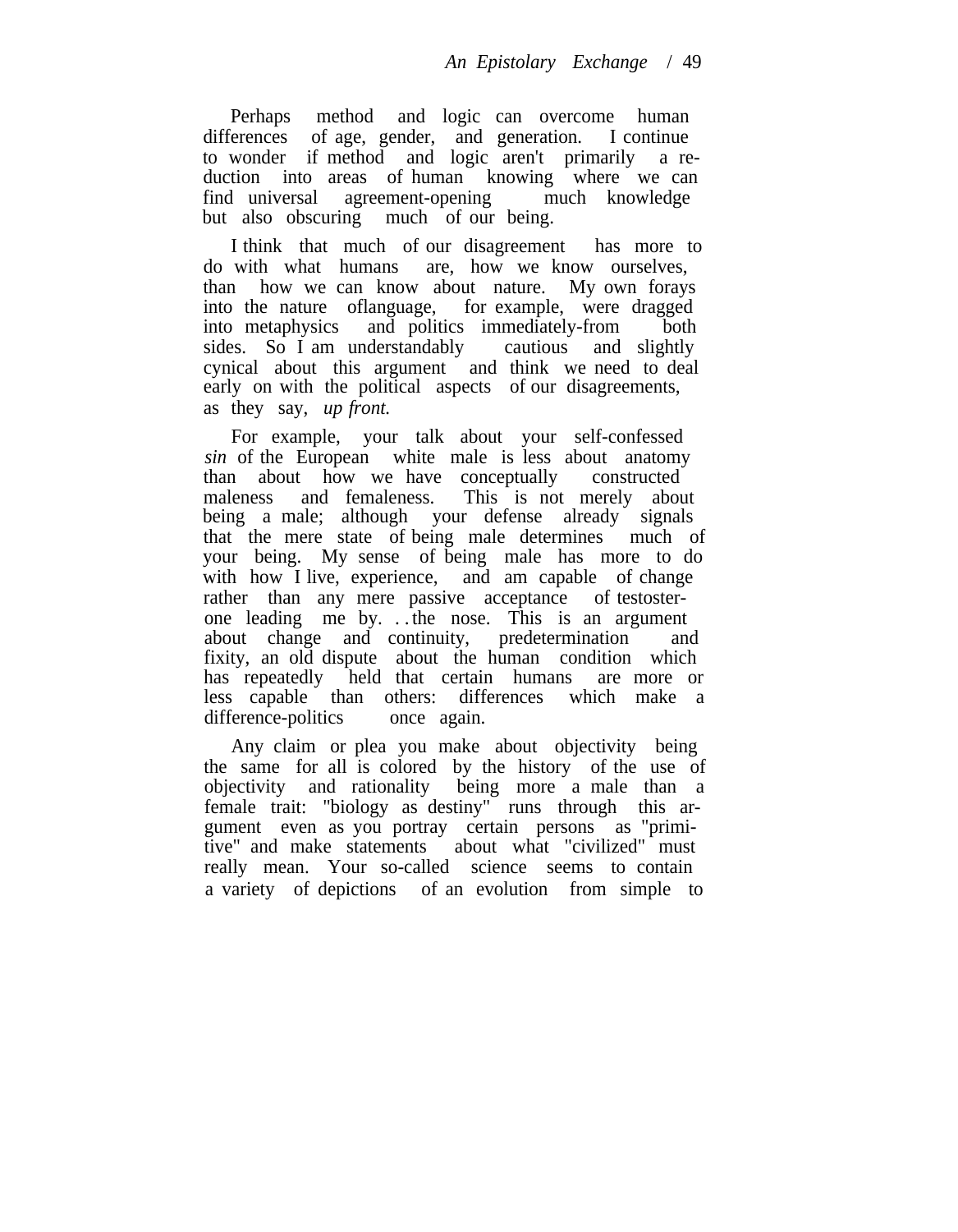complex, with your ideas of science and objectivity claiming the high ground of reason. You use or appropriate history even as you 'make claims for the universality of logic and unambiguous language. Enlightenment thinking  $=$ Andreas wins. European and males are the good guys, "rightfully"  $\equiv$  hegemony. What a deal!

Your portrayal is a good example of what postmodernists see as an uncritical blending of objectivity with *scientism;* a conflation of intellection with politicsbut in the name of science. Your salvo about an abandonment of Aristotelian logic in postmodern argumentation is, as far as I can see, a rhetorical (not a logical) move which claims to be logical, but is distinctly political. To deny politics is, in my experience, to be constantly reinventing it. So let's 'fess up! Even if you personally are the reasonable and gentle white male, there are plenty of others who use your position to downgrade others by virtue of their not being male or white, the correct color or nationality or religion, i.e., politics. How do we get out of this?

Speaking of Aristotle, it was he who constructed the edifice which conflates intellection with politics. It is he who says that some people are *by nature,* slaves (in his *Politics).* It is he who was invoked to justify the Spanish war against the more "primitive" Indians of the so-called New World (cf. Sepulveda). It is he who is still invoked when we claim for ourselves the term "civilized" to justify our forays against our perceived enemies. It is more Aristotle's *vision of nature* against which the postmodern argument is directed than against any notion of a nature per se. Nature is conceptual; it may also be actual. Which "nature" do you study?

It is Aristotle's thinking which seems to pervade yours, and this is much of the heart of our dispute. Can you always see nature, question it, test it, Andreas? Or are you carrying to nature this complex of Western lenses through which you think you see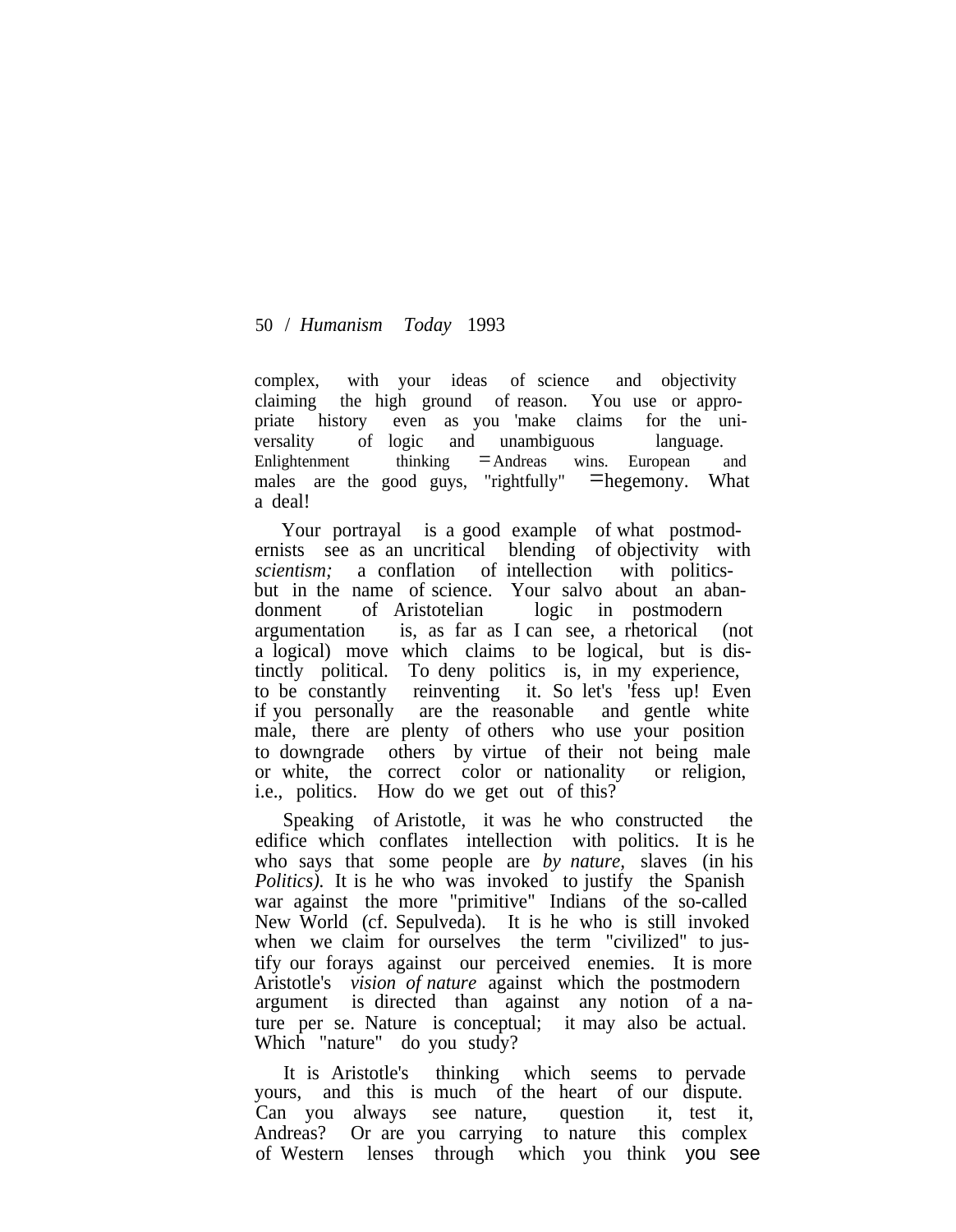clearly? You may seem to be arguing for science cleanly. Perhaps you think you do, but your letter indicates to me otherwise. Your conceptual baggage seems to burden understanding. And you either deny it or try to use it to justify claims to objectivity which only certain of us are capable of: not male, not white, not European, not so capable?

Trying to step away for the moment, Andreas, from defending or portraying the postmodernist position, I admit that much of this position lends itself to a deep cynicism and destructive nihilism which is worrisome to both of us. This, it seems to me, needs critique more than debate, and might lead us more to the dialogue which you do not yet see forthcoming. Here, both *sides* have a fair share of responsibility, even blame. Perhaps I/we can help set some more of the context of the postmodernist lament.

Parts of the argument directly against science come from the so-called Frankfurt school which saw in scientific *progress* mainly destruction: the madness of World War II, the Holocaust, the *Eclipse of Reason* (cf. Horkheimer). What is being done in the name of reality, nature, progress, science, and truth carries with it elements of destruction and detritus: from Love Canal to Chernobyl to global exhaustion. It seems to me that neither modernism nor postmodernism will deal directly with these issues.

In another part of my life, where I do deal with issues of bio-technology, I note a vast disagreement which mirrors ours, Andreas: whether to proceed in engineering new species with critical caution-or full speed ahead. In any axis of risk and benefit, modernism seems to see benefit and hopes risk will remain in the background, while those who come from ecological (postmodernist?) thinking see risk as outweighing benefit. There are few forums where the two approaches can find any dialogue but continue to pass each other by. much as we.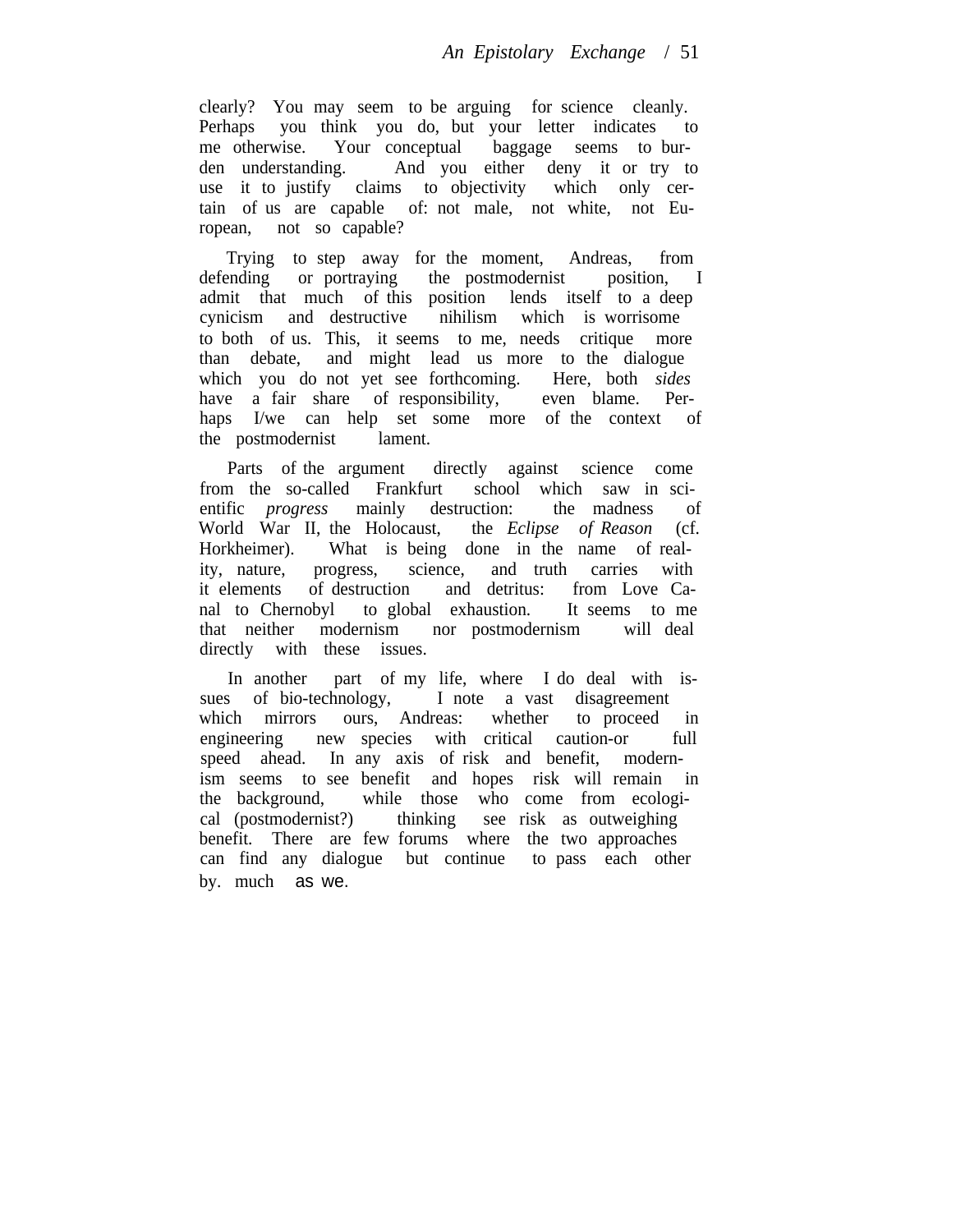Parts of our argument arise pretty directly from issues of language and human nature which you invoke but do not (yet?) seem to question critically. Scientific philosophy presently seems stuck in an approach to reality via language whose study is itself at some impasse. Part of the problem derives from last century's development of various geometries to parallel the Euclidean. Geometry, earlier thought to provide solid ground upon which human knowledge can truly intersect nature, no longer serves to anchor us. Husserl earlier this century failed to prove that there is any external reality, and Wittgenstein leads language understanding more toward usage among people, less to how it may describe external reality. Much of the current *deconstructionist* critique derives from Husserl's failure to *prove* the existence of reality and from Wittgenstein's skepticism. We need to get beyond their thinking. While you may invoke Aristotle-an old habit in the Western tradition every time there is *trouble*the world has changed radically in our time, and good old Aristotle would, I think, be postmodernist in this moment.

The postmodern response is to concentrate on how the human thinks about or constructs reality, rather than about the world as reality. And they note that claimants to real reality-such as you, Andreas-also carry politics and metaphysics to your arguments. No wonder that the experiences of exclusion (women, persons of color, of the *third* world) overwhelm truth, when claims to truth and to nature end in polemics rather than in any shared enlightenment. Do you want more to win-or to pursue knowledge, Andreas?

I grant that most postmodernists derive their views from literature rather than attempts to examine the external world. This derivation is intrinsically part of the two-culture problem which you exemplify so well because the question of the meaning of literature is now seen as open to the interpretation of the subjec-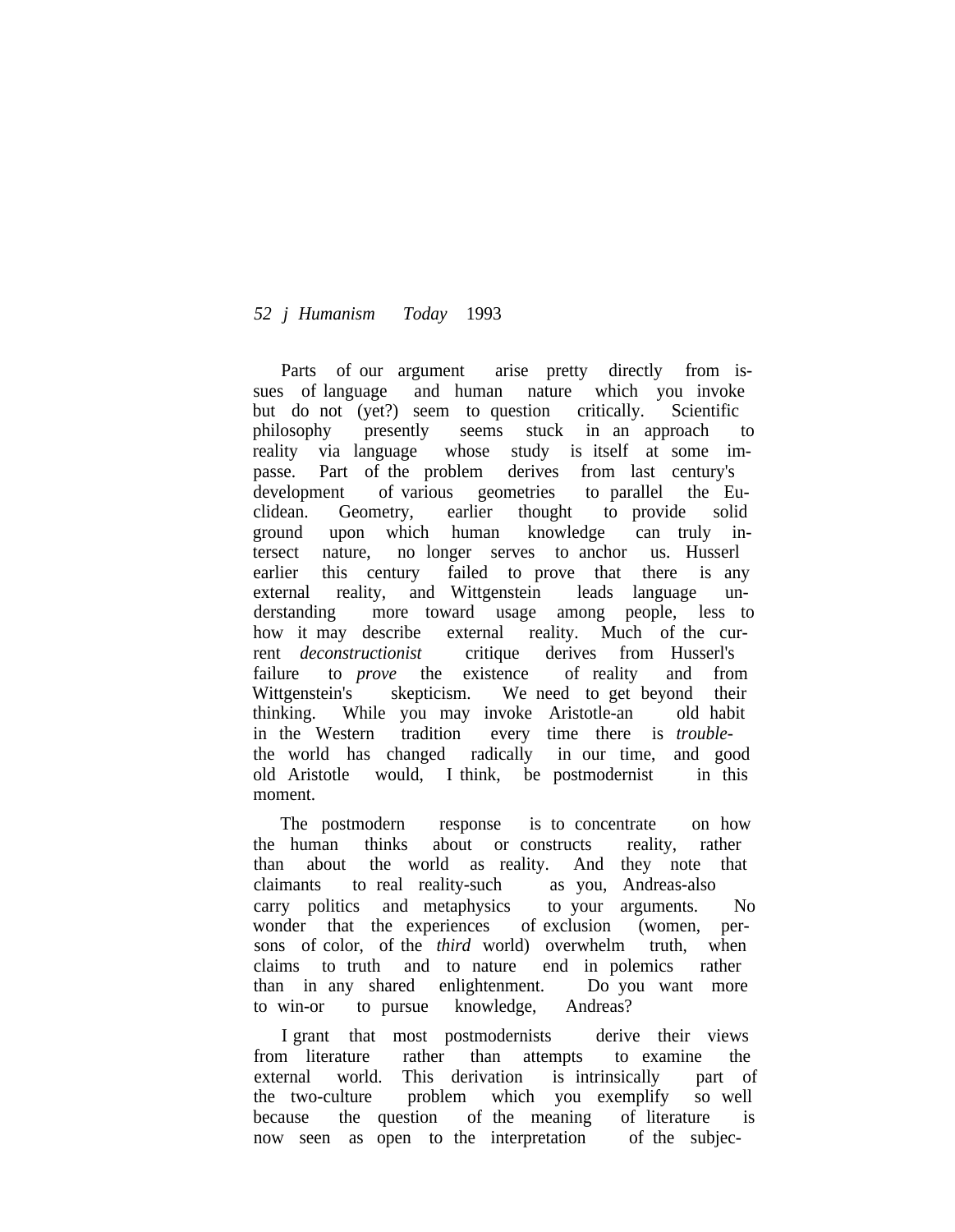tive reader; some current form of the mind-brain problem.

And it is precisely this orientation which postmodernism carries over to questions of enlightenment, reason, and so on. Do you *know* the world, Andreas, or do you *interpret* it? Is your reason, your objectivity really so free of the edifice of Western thought? Or is it full of ancient authority, repeated over and over again as Aristotle's thinking walks around in Andreas's? Thus the need for deconstruction to find Andreas and Harvey open to seeing what there is, critiquing our thinking in the attempt to see ourselves and the lenses we take to the world as free as possible of maleness or femaleness, color, or culture: so as not to deny differences and attempt to contain them in some value-free idea of rationality but to examine them, celebrate them, and move on toward knowing ourselves and the world.

I can only hope that both of us examine and critique our respective positions if we truly intend to move on, rather than to retreat more solidly into our respective positions and hope that the other will merely lose this debate, give up, or die out. No wonder a current postmodern strategy of simply keeping on talking, hoping that word play and play upon words will fill the time until the modernist edifice falls, like the Berlin wall. of self-corrosion, denial, and the detritus which wall, of self-corrosion, denial, and the detritus technological *progress* carries even in its so-called development.

The fact is that the Enlightenment idea of progress which has carried your argument along is now in great doubt: a skepticism which turns toward cynicism and races toward nihilism and the loss of identity and the meaning of being. Your modernist knowledge has left us with more time but empty of the possibility of fulfillment. And this is why winning is losing in this socalled argument. We now witness a return to classical, to Biblical texts, to ancient ethnicities and nationalisms: a failure of Enlightenment?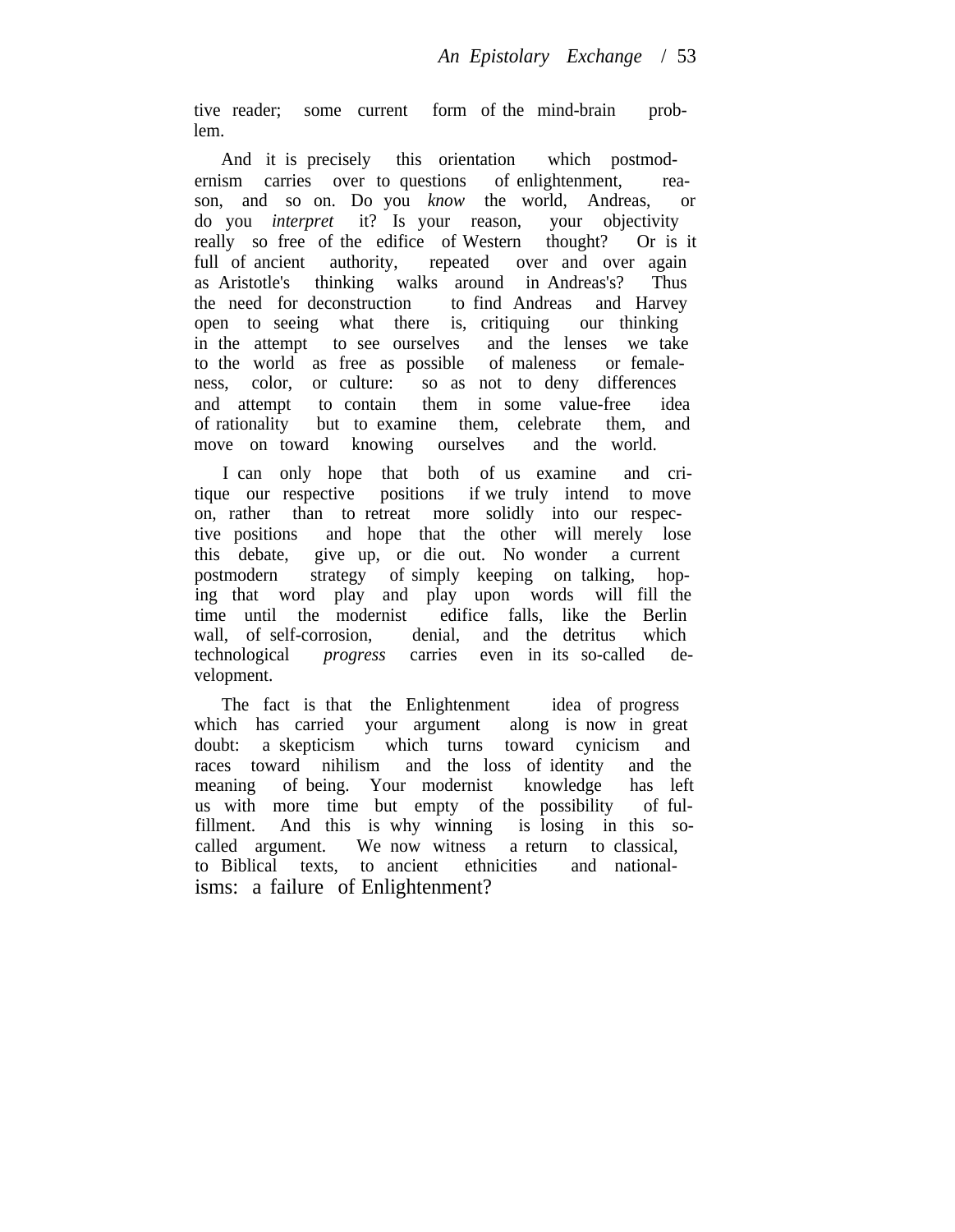If we truly wish to enter into a dialogue, then we need to work at *getting it,* not to retreat into ancient forms but to try to see through them. I understand from the end of your letter that you refuse to enter into any form of self-critique. And this is precisely why postmodernism argues *past* modernism! It does not seem open to attack or critique; no opposition is admissible or possible.

The world has changed greatly, pushed by the technologies of modernism. Many of these technologies have caused changes in the very framing of the human condition and our understanding of ourselves. This, I think, is the ground in which we ought to join: toward a *Center for the Critical Analysis of Science and Technology* (to be located in the Humanities).

I hope to hear from you soon.

Harvey

28 April 1993

Dear Harvey,

It was a pleasure to read your latest letter where you decry our tendency in the first two letters to talk past each other and maybe to engage too often in attack and riposte on a verbal level. I think it was necessary for us to present our ideas and concepts in sweeping generalities and maybe in too simplified but colorful pictures. We drew quite different pictures of humankind. The two pictures we present, although depicting the same human landscape, demonstrate the different understanding of reality the two painters have. The interesting thing is that despite the differences, there is little actual disagreement; we just seem to see different things. You drew your picture in dark colors,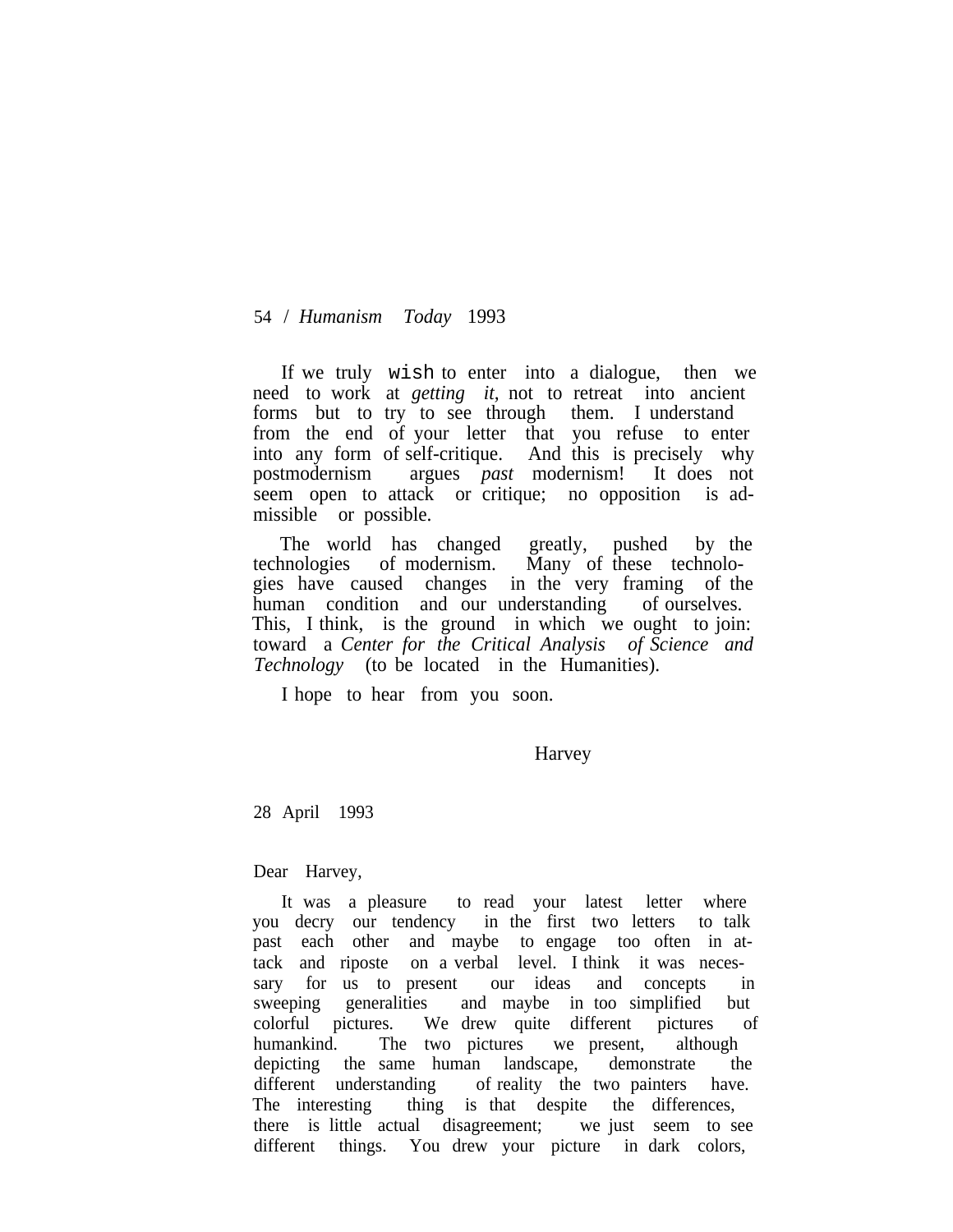highlighting cultural inequality, deprivation and faulty social experiments, whereas my abstract painting in the style of Calder shows beauty in the complex achievements of science, art and technology. I suggest that there is nothing incorrect in either of those pictures. Each of us sees exclusively our own aspects of reality. If this is only a matter of choice, then we can ask, "Why do we choose our observations so differently?"

I feel that it is not only a choice of subject matter but that the differences in style tell us about the different conceptual framework within which each of us works. I know you will agree with this because you stress in your letters the fact that in our dialogue we each follow our separate rules. We may, standing side by side, see the same landscape of nature and humans, but the conclusions we draw from our impressions and the final verbalization of our reasoning is based on a framework of reference we each use to construct images and concepts. Let me try to repeat in as clear and concise terms as I am able to what the most essential differences are in these frames of references. I hope you will expand on it because if we cannot arrive at a consensus on views of the future for humankind, we should at least be able to agree on the precise nature of differences in our reasoning.

We who claim to be disciples of modernity, rational but without claiming to be the sole possessors of that faculty, work on the premise that we humans are a subsystem within the total system of nature: a subsystem of very large degree of complexity but still a subsystem, subordinated to the universal rules governing the behavior of nature. We work in that subsystem to build a model of the total system. We strive to observe ourselves as a family of sophisticated ants whose performance is observed in an unbiased fashion from the total system by an extrapolated, rational, unreal observer. We conclude that if one day mankind perishes, the system of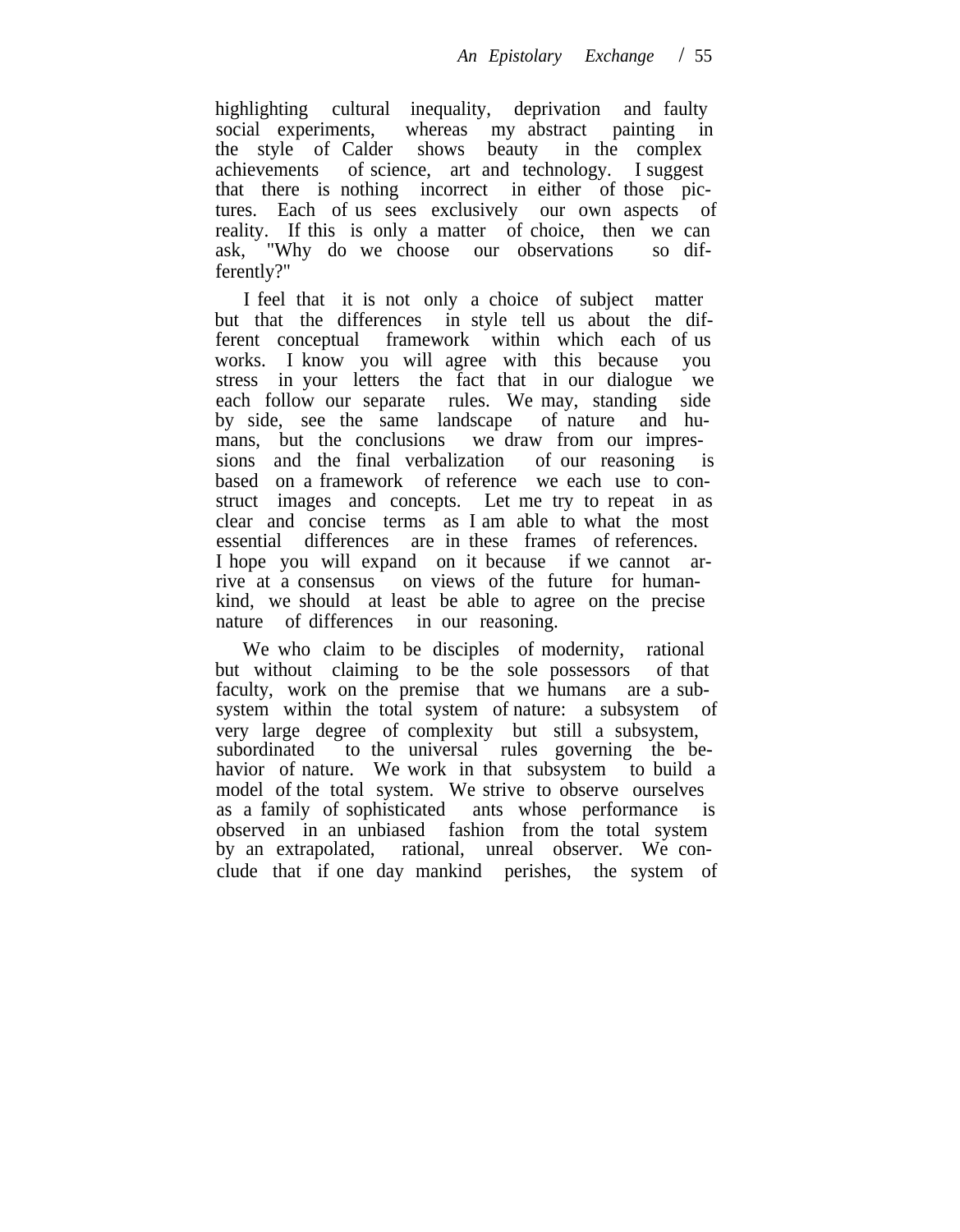nature would continue. The music of spheres will continue to be played to the empty seats.

The postmodern thinkers, correct me if I am wrong, take as their premise the fact that the human mind has created the framework within which all exists or does not exist. When the last human dies, the lights go out and the music stops. There may remain a field of force and particles, perhaps, but the universe as our concept is no more. In the postmodern frame, we are the observers, observing ourselves. Whatever humanity has created becomes by that act a fact, a document. The new discipline of hermeneutics claims that such facts are as valid as observations by our senses, restoring by that, mythology as a central force in the postmodern world.

If this is an adequate picture of the difference in the basic premises on which we base our arguments, the picture would explain why the spheres of professional interest for modernist and postmodernist mostly do not overlap. Postmodernists tend to be active in literature, psychology and associated disciplines such as sociology and architecture; disciplines where multiple conflicting theories can be applied concurrently in practice. The validity of the theories is established by the fact that each of them was chosen by a practitioner in the first place.

For rational thinkers, instead, the instructions they receive allowing them, for example, to reach the moon are unique. The validity of the instructions is determined by the fact that they are the only instructions leading to success. They appear thus as immutable laws of the universe. As a result, most natural scientists and engineers claim that they think like enlightened modernists.

It is obvious to me that both frameworks are acceptable; only we have to define them for every situation as operationally useful or not.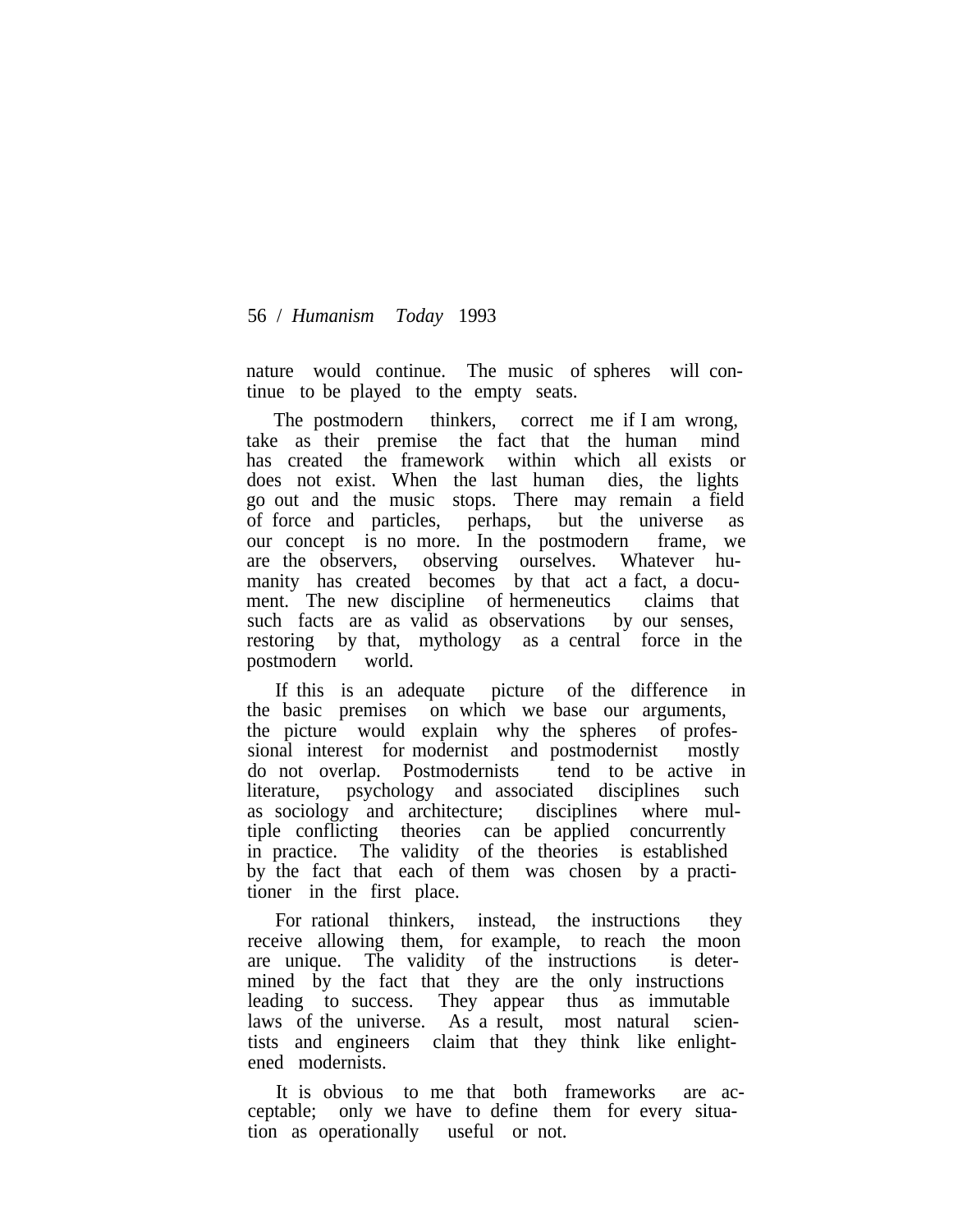Yes, the scientific-technical edifice, a product of the modern system, is not garbage; it remains necessary because only within its laws can we deal successfully with the nature around us. The drawback of such a system, however, is the real difficulty for the modern thinker to understand and describe humans in this dehumanized, unbiased frame of reference.

A very extreme and rational modernist would probably answer that ultimately we will deal with this difficulty by observing humans with more and more sophisticated machines and methods. We will then understand the workings of the human mind and predict human behavior in terms of the same type of equations we use presently in biochemistry and biology. This argument for extending modernism toward some of the areas claimed by postmodernism and totally refuting postmodernist ideas is on shaky grounds. Perfect predictability is another way of saying that absolute determinism is a valid concept. Karl Popper has quite convincingly shown that an adequate definition of scientific predictability cannot be accomplished operationally. It remains thus a metaphysical concept outside the scientific-technical edifice. This conclusion leads to the corollary that however well we observe our ants, their behavior remains to a certain extent unpredictable.

In my opinion, there are further difficulties in accepting an uncompromising modern point of view. I think it is appropriate that I should discuss them; otherwise, it appears as if I am trying to sweep them under the carpet.

The modernists have always found it difficult to establish criteria for the selection of goals both for the individual and for humankind: what is desirable and what is not. Once we have determined the goals, it will become relatively easy to write a set of rules governing our actions. The much vaunted Aristotle was the first to point this out in his Nicomachean Ethics, although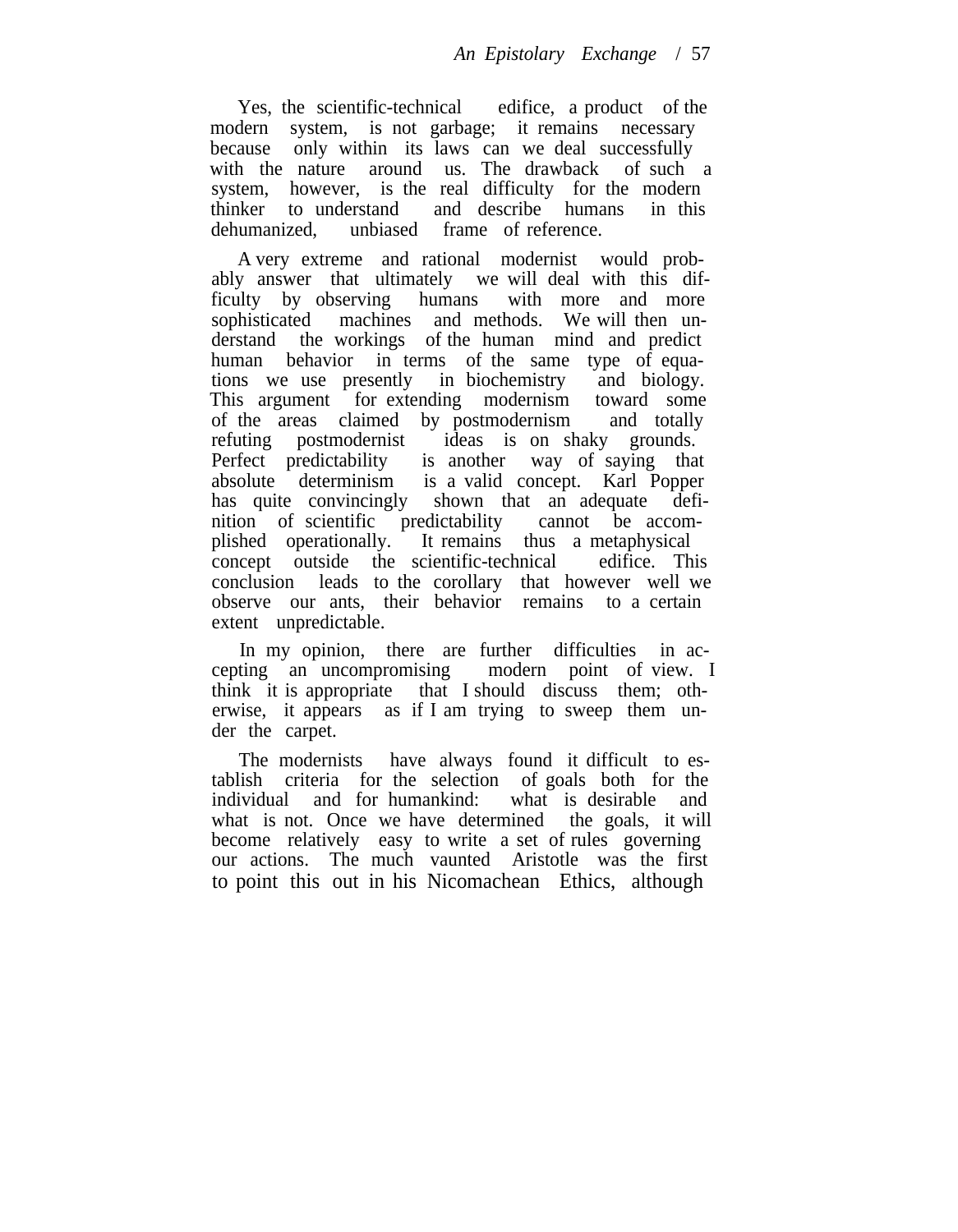the virtuous activity of the human soul may not be the most popular goal today. The modernist problem with goals stems from the fact that unless a grand design for the fate of the Universe is discovered, the goals remain arbitrary.

Goals for humans seem to me to be closely associated with politics. I am somewhat puzzled why you feel so negative towards politics. This is inconsistent with the otherwise consistent story you tell. If we define politics as the process by which any society or group of individuals decides priorities for their common goals, then it represents the basic decision-making process necessary for any consensual system of ethics to appear. I would think that within the postmodern framework, politics is essential because all the laws in that system represent arbitrary agreements between humans, devoid of any universality. The whole postmodern world is by definition political. It is the modern, enlightened society that pretends it avoids politics and that decisions regarding the choice of goals for humanity are not arbitrary but unavoidable conclusions based on some universally valid premise.

There is within the scientific-technical edifice no guidance for choosing goals; it is basically a wonderful system of highly sophisticated means used in pursuit of some quite arbitrary and primitive goals. We have known for some time that the premises and thus the goals for any functioning system have to be defined with the help of some criteria outside the system itself.

In order to avoid this dilemma, the more radical modernists have tried to elevate the aim of achieving efficiency in providing for the basic needs of mankind to the level of a goal in and of itself. This was clearly a gross mistake. The elevation of means to goals is an absurdity perceived with precision by Henry Miller: "Why stay alive when we can bury you for 99 dollars and 99 cents."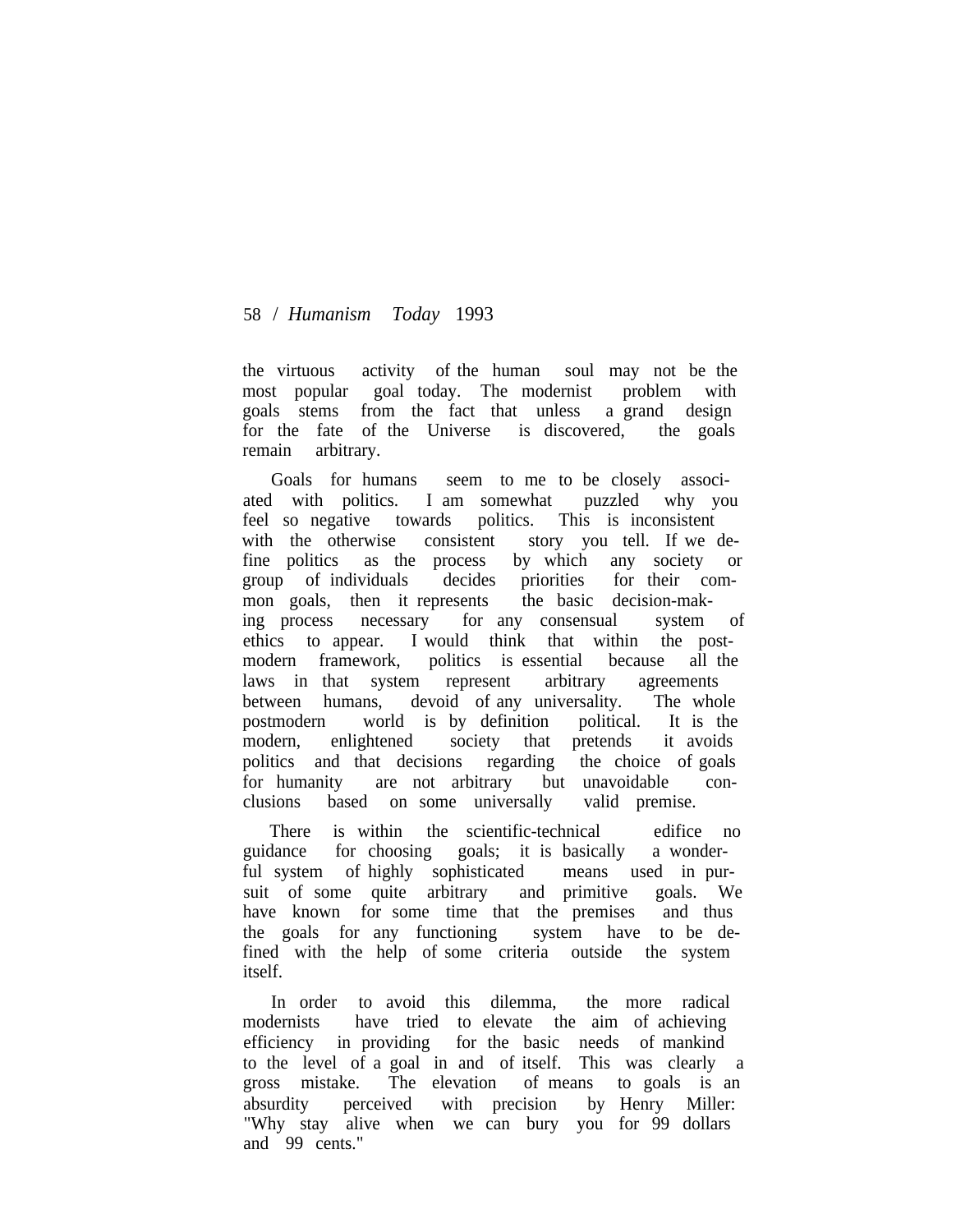Some of the confusion associated with competing and ill-defined goals is with us today. For example, what is more important: a guarantee of work opportunity for each individual (Mao's iron rice bowl) or freedom of the press (if we somehow can give it a satisfactory definition)? The modern mind has no answer to such a dilemma; it prefers to be told, "Go and build a space station." It responds gallantly because the goal here is defined as doing more along the line of further advancing the means of technology itself. But we have argued already that by elevating means to goals provides us not with a real goal but with a false one.

I hope, Harvey, that you do not believe at this point that I have seen the light and switched to the postmodern frame of reference. No! Postmodern thought is useful and generally valid in its criticism of the shortcomings of modernism and the methods of rational thought. However, when it is asked to define some alternate goals and outline the means to reach these goals, it seems to become agitated and responds with nihilism, lumping means and goals together, introducing magic into science and declaring the means we have at our disposal as garbage while continuing to drink fortified milk and commute to seminars on postmodernism. It seems that the discovery of an alternate human-defined framework for concepts has been too much for postmodern groups. The bewildering variety of multicultural viewpoints and life-styles has created utter confusion in our society. The tree structure of societal norms has been declared invalid. The associated insecurity leads to a return to religion or to other types of flight from responsibility. This is no help to the serious but confused engineers of modernism looking where to build a bridge or for a means to introduce traffic jams to China.

These bridge builders, recognizing the limits of their system but still knowing its enormous powers, are not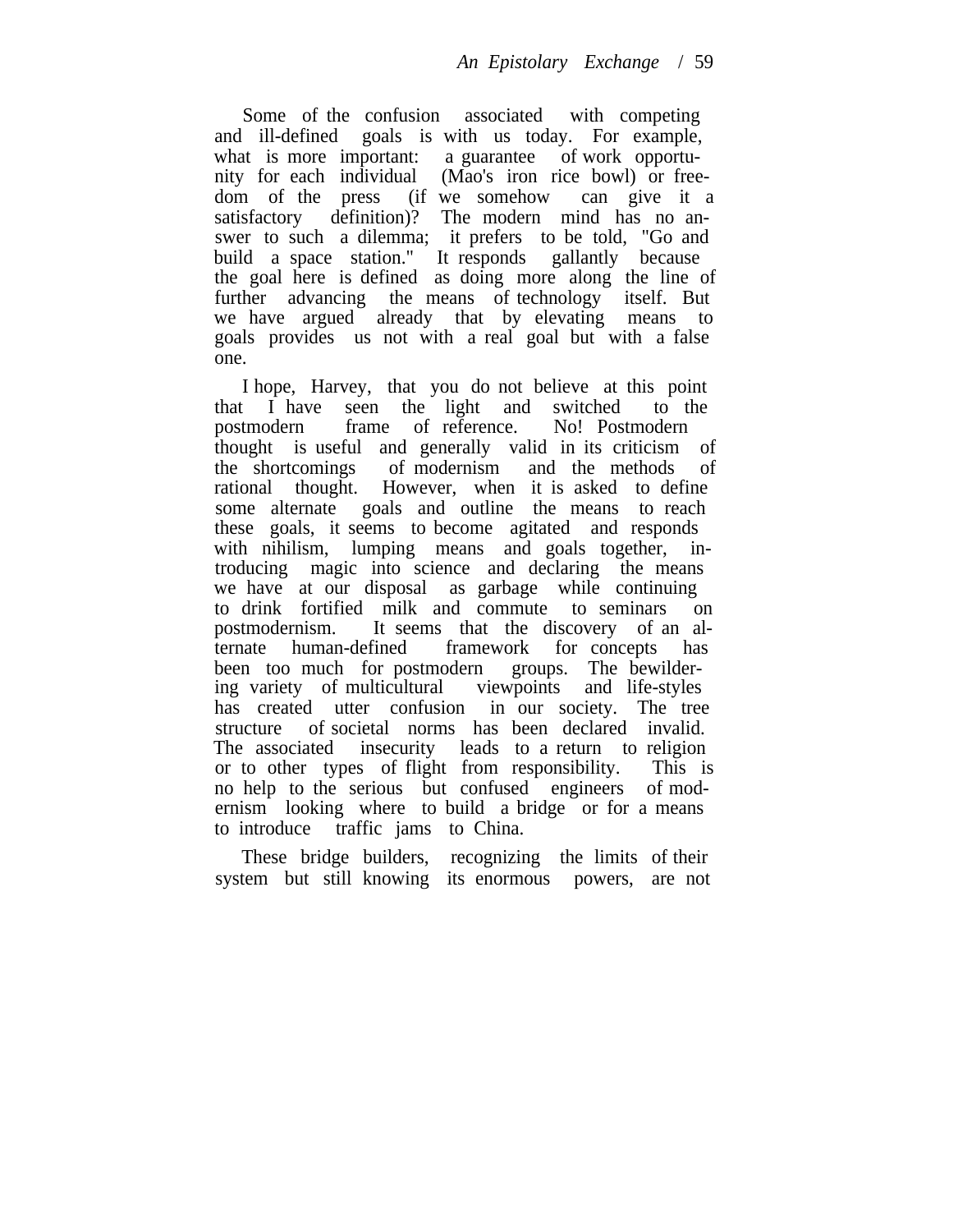helped by a milling crowd of ecologists, feminists, spiritualists, Mro-Americans, etc., etc., throwing flowers and bombs with equal abandon and declaring that all previous bridges are tainted and should be torn down.

The two frames of reference, the extrapolated nonhuman modern and the anthropoid structure of postmodern thought, need to be joined or bridged by some conversion factors. Our concepts of reality may differ, but none of us can dispute that the same individuals inhabit both houses, borrowing the house symbol from you.

You may answer, Harvey, that we should not join but instead replace modernism with postmodernism. I do not think we are dealing here with an either-or situation. It may be so in the case of changing from Christianity to Buddhism. In that case we are dealing with two unreal domains of belief defined to avoid overlap. The game of classification is good for such things; you are either man or wolf. I do not think that you or any postmodernist argues that we are dealing here in our debate with religious affiliation. Mutually exclusive domains are basically counting devices. If you do not eat meat on a Friday, you cannot be counted as part Catholic and part Buddhist. For counting purposes, you have to be either-or, provided we do not introduce a new category, Buddhist with rosary. Of course, we can define any type of overlap, as in the case of people with dual citizenship, provided we make suitable counting rules.

Now, conceptual structures designed to reflect the world or humankind are not definitions of categories used for counting heads. They should be compared to scientific models. One such model does not necessarily render another one invalid. The Newtonian system of celestial mechanics was in due time replaced by Einstein's general theory of relativity. However, when